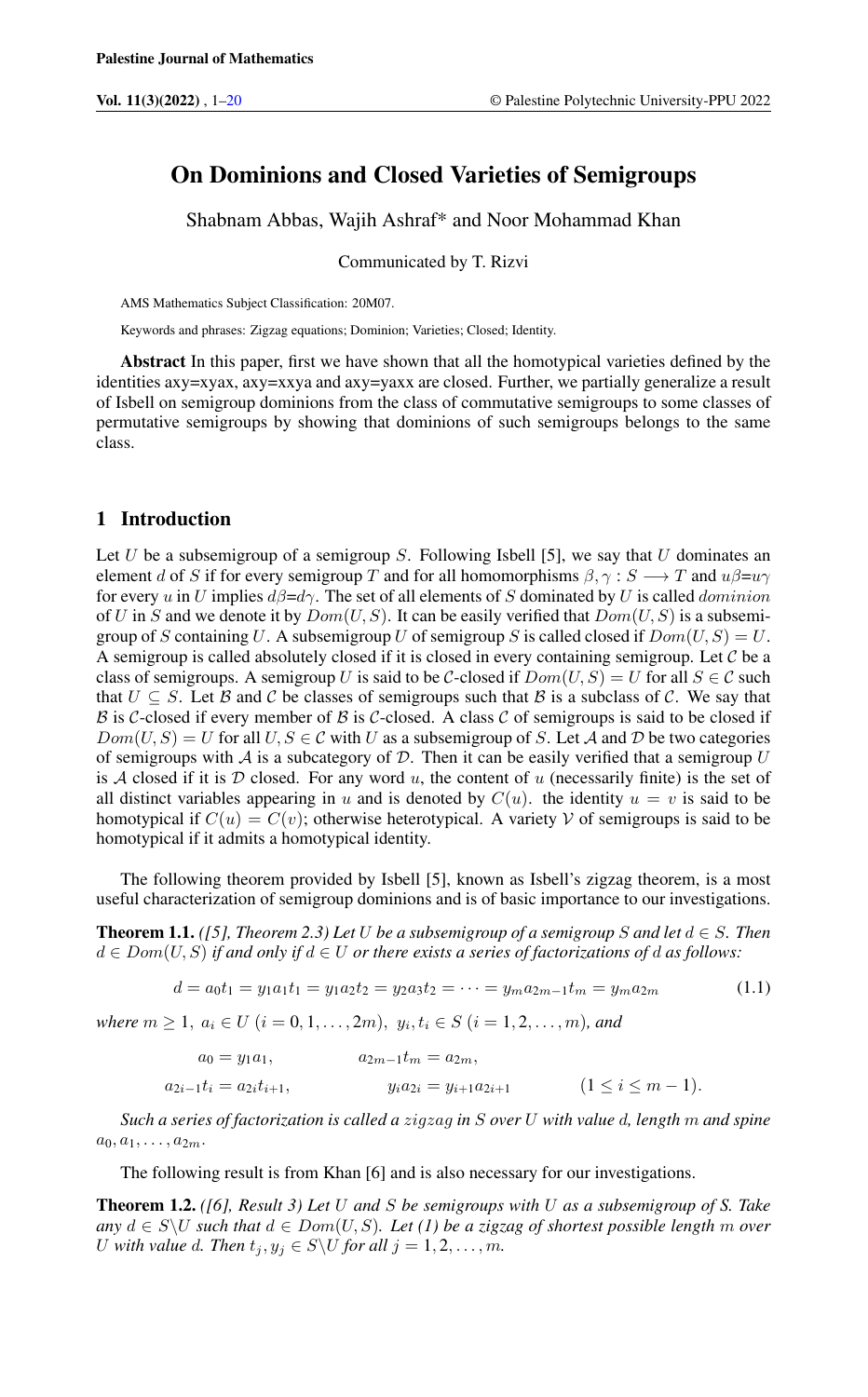**Definition 1.3.** Following Nagy [8], a semigroup S is called *externally commutative* semigroup if it satisfies the identity  $x_1x_2x_3 = x_3x_2x_1$ .

**Definition 1.4.** Following Nagy [8], a semigroup S is called right commutative semigroup if it satisfies the identity  $x_1x_2x_3 = x_1x_3x_2$ .

**Definition 1.5.** Following Nagy [8], a semigroup S is called *left commutative* semigroup if it satisfies the identity  $x_1x_2x_3 = x_2x_1x_3$ .

**Definition 1.6.** A semigroup S is called *dual cyclic commutative* semigroup if it satisfies the identity  $x_1x_2x_3 = x_3x_1x_2$ .

**Definition 1.7.** A semigroup S is called *right para externally commutative* semigroup if it satisfies the identity  $x_1x_2x_3x_4 = x_3x_4x_2x_1$ .

**Definition 1.8.** A semigroup S is called *left para externally commutative* semigroup if it satisfies the identity  $x_1x_2x_3x_4 = x_4x_3x_1x_2$ .

**Definition 1.9.** A semigroup S is called *right cyclic commutative semigroup* if it satisfies the identity  $x_1x_2x_3x_4 = x_1x_3x_4x_2$ .

**Definition 1.10.** A semigroup S is called left dual cyclic commutative semigroup if it satisfies the identity  $x_1x_2x_3x_4 = x_3x_1x_2x_4$ .

The semigroup theoretic notations and conventions of Clifford and Preston [2] and Howie [4] will be used throughout without explicit mention.

### 2 Closedness and Varieties of semigroups

Higgins [3, Chapter 4] had shown that not all varieties of semigroups are absolutely closed by giving examples of a rectangular band and a normal band etc. that are not absolutely closed. So, it is worthy of attention to find out the varieties which are closed in itself. In this section, we have been able to show that some homotypical varieties are closed in itself, but to find out the complete list of varieties that are closed in itself still remains an open problem.

**Theorem 2.1.** Let *V* be a variety admitting an identity of the form  $[axy = xyax]$  is closed.

*Proof.* Take any  $U, S \in V$  with U a subsemigroup of S and let  $d \in Dom(U, S) \backslash U$ . Suppose that d has zigzag equations of type (1) in S over U with value d of length m. Now

 $d = a_0 t_1$  (by zigzag equations)

 $= y_1a_1t_1$  (by zigzag equations)

 $= a_1t_1y_1a_1$  (since S satisfies the identity  $axy = xyax$ )

 $= a_1(t_1y_1a_1)$ 

 $= a_1(y_1a_1t_1y_1)$  (since S satisfies the identity  $axy = xyax$ )

 $= a_1y_1(a_1t_1)y_1$ 

 $= a_1y_1(a_2t_2)y_1$  (by zigzag equations)

 $= a_1(y_1a_2)t_2y_1$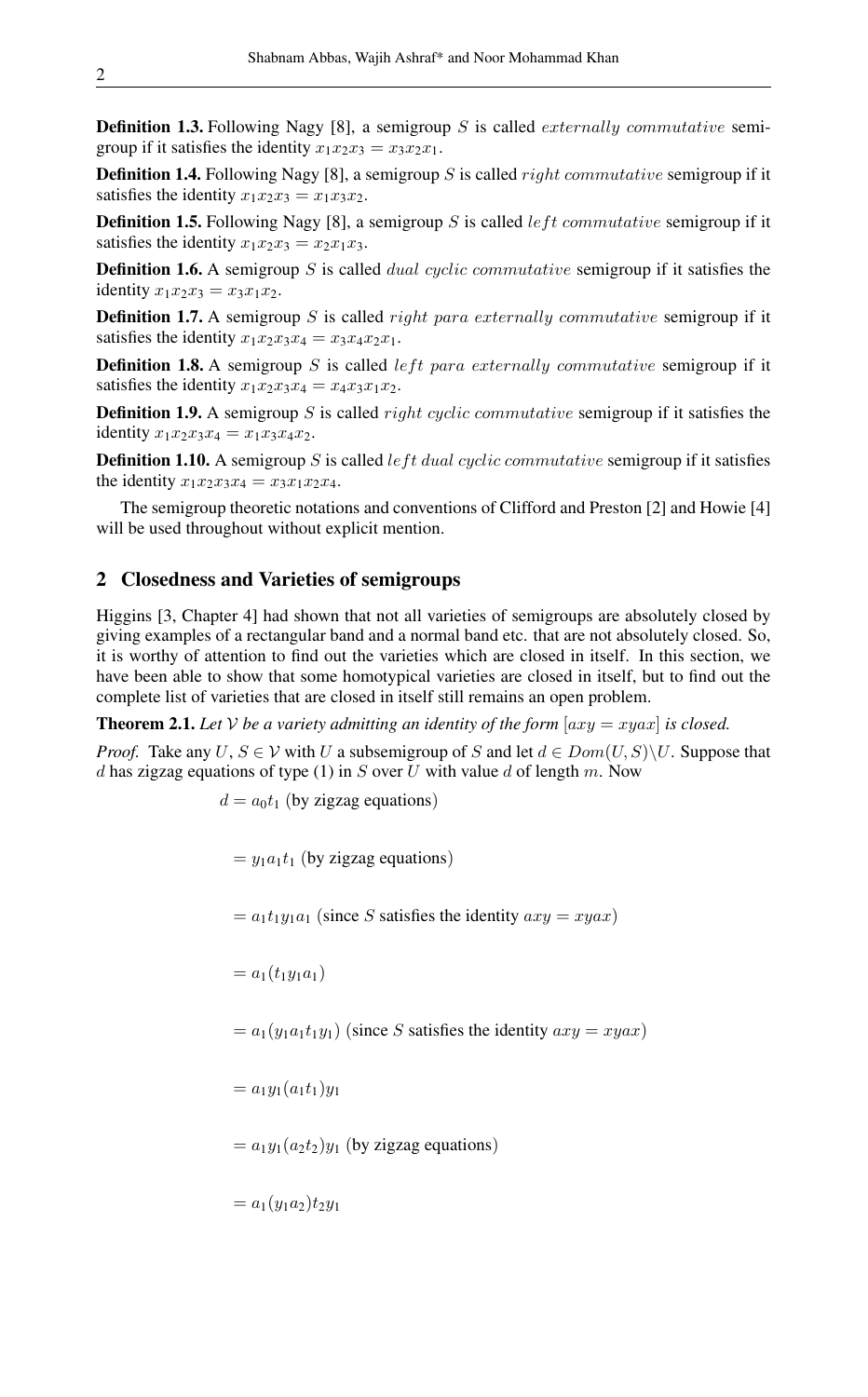$= a_1(y_2a_3)t_2y_1$  (by zigzag equations)

$$
= a_1(y_2a_3t_2)y_1
$$

 $= a_1(a_3t_2y_2a_3)y_1$  (since S satisfies the identity  $axy = xyax$ )

 $= a_1 a_3 t_2 (y_2 a_3) y_1$ 

 $= a_1 a_3 t_2 (y_1 a_2) y_1$  (by zigzag equations)

$$
= (a_1(a_3t_2)y_1)a_2y_1
$$

 $= ((a_3t_2)y_1a_1(a_3t_2))a_2y_1$  (since S satisfies the identity  $axy = xyax$ )

 $= ((a_3t_2y_1a_1a_3t_2)a_2y_1)$ 

 $=(a_2y_1(a_3t_2y_1a_1a_3t_2)a_2)$  (since S satisfies the identity  $axy = xyax$ )

$$
= a_2 y_1((a_3 t_2) y_1 a_1(a_3 t_2)) a_2
$$

 $= a_2y_1(a_1(a_3t_2)y_1)a_2$  (since S satisfies the identity  $axy = xyax$ )

$$
= a_2(y_1a_1(a_3t_2)y_1)a_2
$$

 $= a_2((a_3t_2)y_1a_1)a_2$  (since S satisfies the identity  $axy = xyax$ )

$$
= a_2a_3t_2(y_1a_1)a_2
$$

 $= a_2a_3t_2(a_0)a_2$  (by zigzag equations)

$$
= (a_2(a_3t_2)a_0a_2)
$$

 $= a_0a_2a_3t_2$  (since S satisfies the identity  $axy = xyax$ )

$$
= (\prod_{i=0}^{1} a_{2i})(a_3t_2)
$$
  
\n:  
\n
$$
= (\prod_{i=0}^{m-2} a_{2i})(a_{2m-3}t_{m-1})
$$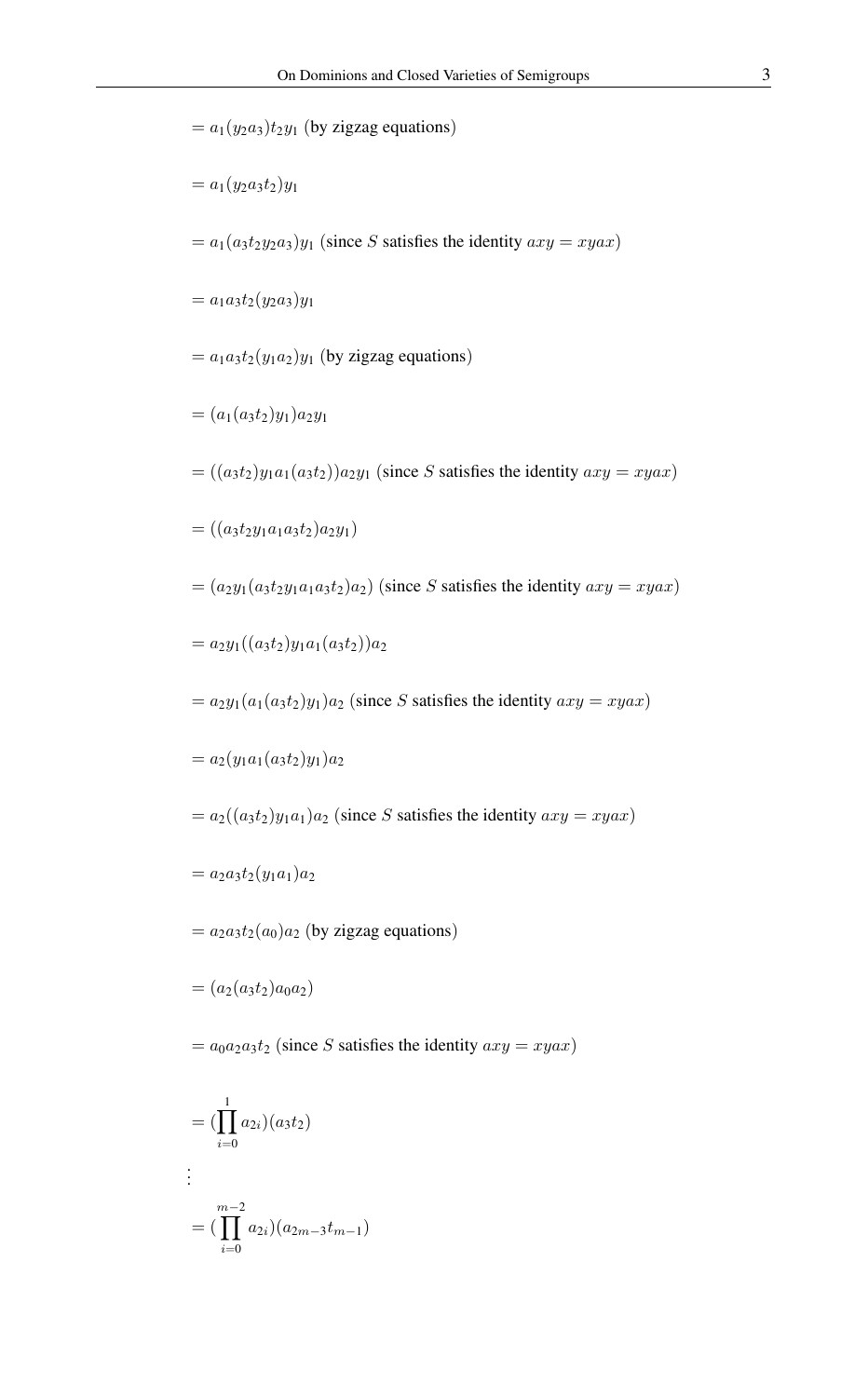- $= a_0 a_2 a_4 \cdots a_{2m-4} a_{2m-2} t_m$  (by zigzag equations)
- $= y_1(a_1a_2(a_4 \cdots a_{2m-4}a_{2m-2}))t_m$  (by zigzag equations)
- $= y_1(a_2(a_4 \cdots a_{2m-4}a_{2m-2})a_1a_2)t_m$  (since S satisfies the identity  $axy = xyax$ )
- $=(y_1a_2)a_4\cdots a_{2m-4}a_{2m-2}a_1a_2t_m$
- $=(y_2a_3)a_4\cdots a_{2m-4}a_{2m-2}a_1a_2t_m$  (by zigzag equations)
- $= y_2(a_3a_4(a_6 \cdots a_{2m-4}a_{2m-2}a_1))a_2t_m$
- $= y_2(a_4(a_6 \cdots a_{2m-4}a_{2m-2}a_1)a_3a_4)a_2t_m$  (since S satisfies the identity  $axy = xyax$ )
- $=(y_2a_4)a_6\cdots a_{2m-4}a_{2m-2}a_1a_3a_4a_2t_m$
- $=(y_3a_5)a_6\cdots a_{2m-4}a_{2m-2}a_1a_3a_4a_2t_m$  (by zigzag equations)
- $= y_3(a_5a_6(a_8 \cdots a_{2m-4}a_{2m-2}a_1a_3))a_4a_2t_m$
- $= y_3(a_6(a_8 \cdots a_{2m-4}a_{2m-2}a_1a_3)a_5a_6)a_4a_2t_m$ (since S satisfies the identity  $axy = xyax$ )

# . . .

- $=(y_{m-1}a_{2m-2})a_1a_3a_5\cdots a_{2m-3}a_{2m-2}\cdots a_6a_4a_2t_m$
- $=(y_ma_{2m-1})a_1a_3a_5\cdots a_{2m-3}a_{2m-2}\cdots a_6a_4a_2t_m$ (by zigzag equations)
- $=(y_ma_{2m-1}(a_1a_3a_5\cdots a_{2m-3}a_{2m-2}\cdots a_6a_4a_2))t_m$
- $=(a_{2m-1}(a_1a_3a_5\cdots a_{2m-3}a_{2m-2}\cdots a_6a_4a_2)y_m a_{2m-1})t_m$ (since S satisfies the identity  $axy = xyax$ )

 $= a_{2m-1}a_1a_3a_5 \cdots a_{2m-3}a_{2m-2} \cdots a_6a_4a_2(y_ma_{2m-1}t_m)$ 

 $= a_{2m-1}a_1a_3a_5 \cdots a_{2m-3}a_{2m-2} \cdots a_6a_4a_2(a_{2m-1}t_my_ma_{2m-1})$ (since S satisfies the identity  $axy = xyax$ )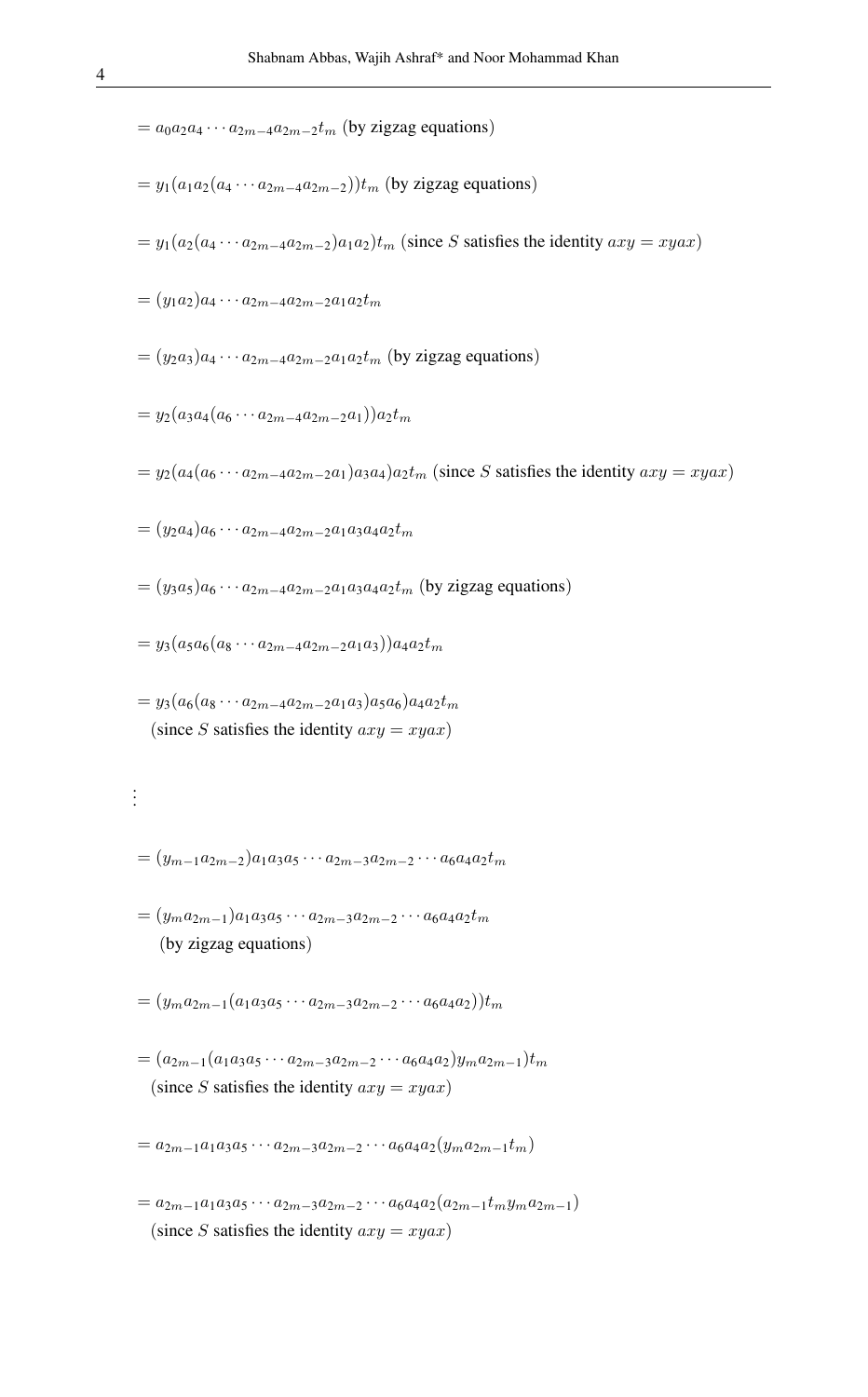$= a_{2m-1}a_1a_3a_5 \cdots a_{2m-3}a_{2m-2} \cdots a_6a_4a_2(a_{2m-1}t_m)y_m a_{2m-1}$  $= a_{2m-1}a_1a_3a_5 \cdots a_{2m-3}a_{2m-2} \cdots a_6a_4a_2(a_{2m})y_ma_{2m-1}$ (by zigzag equations)  $=(a_{2m-1}(a_1a_3a_5\cdots a_{2m-3}a_{2m-2}\cdots a_6a_4a_2a_{2m})y_ma_{2m-1})$  $=(y_ma_{2m-1}(a_1a_3a_5\cdots a_{2m-3}a_{2m-2}\cdots a_6a_4a_2a_{2m}))$ (since S satisfies the identity  $axy = xyax$ )  $=(y_m a_{2m-1})a_1 a_3 a_5 \cdots a_{2m-3} a_{2m-2} \cdots a_6 a_4 a_2 a_{2m}$  $=(y_{m-1}a_{2m-2})a_1a_3a_5\cdots a_{2m-3}a_{2m-2}\cdots a_6a_4a_2a_{2m}$ (by zigzag equations)  $= y_{m-1}(a_{2m-2}(a_1a_3a_5\cdots a_{2m-5})a_{2m-3}a_{2m-2})a_{2m-4}\cdots a_6a_4a_2a_{2m}$  $= y_{m-1}(a_{2m-3}a_{2m-2}(a_1a_3a_5\cdots a_{2m-5}))a_{2m-4}\cdots a_6a_4a_2a_{2m}$ (since S satisfies the identity  $axy = xyax$ )  $=(y_{m-1}a_{2m-3})a_{2m-2}a_1a_3a_5\cdots a_{2m-5}a_{2m-4}\cdots a_6a_4a_2a_{2m}$  $=(y_{m-2}a_{2m-4})a_{2m-2}a_1a_3a_5\cdots a_{2m-5}a_{2m-4}\cdots a_6a_4a_2a_{2m}$ (by zigzag equations)  $= y_{m-2}(a_{2m-4}(a_{2m-2}a_1a_3a_5\cdots a_{2m-7})a_{2m-5}a_{2m-4})a_{2m-6}\cdots a_6a_4a_2a_{2m}$  $= y_{m-2}(a_{2m-5}a_{2m-4}(a_{2m-2}a_1a_3a_5\cdots a_{2m-7}))a_{2m-6}\cdots a_6a_4a_2a_{2m}$ (since S satisfies the identity  $axy = xyax$ )  $=(y_{m-2}a_{2m-5})a_{2m-4}a_{2m-2}a_1a_3a_5\cdots a_{2m-7}a_{2m-6}\cdots a_6a_4a_2a_{2m}$  $=(y_{m-3}a_{2m-6})a_{2m-4}a_{2m-2}a_1a_3a_5\cdots a_{2m-7}a_{2m-6}\cdots a_6a_4a_2a_{2m}$ (by zigzag equations) . . .

 $= y_2(a_4(a_6 \cdots a_{2m-6}a_{2m-4}a_{2m-2}a_1)a_3a_4)a_2a_{2m}$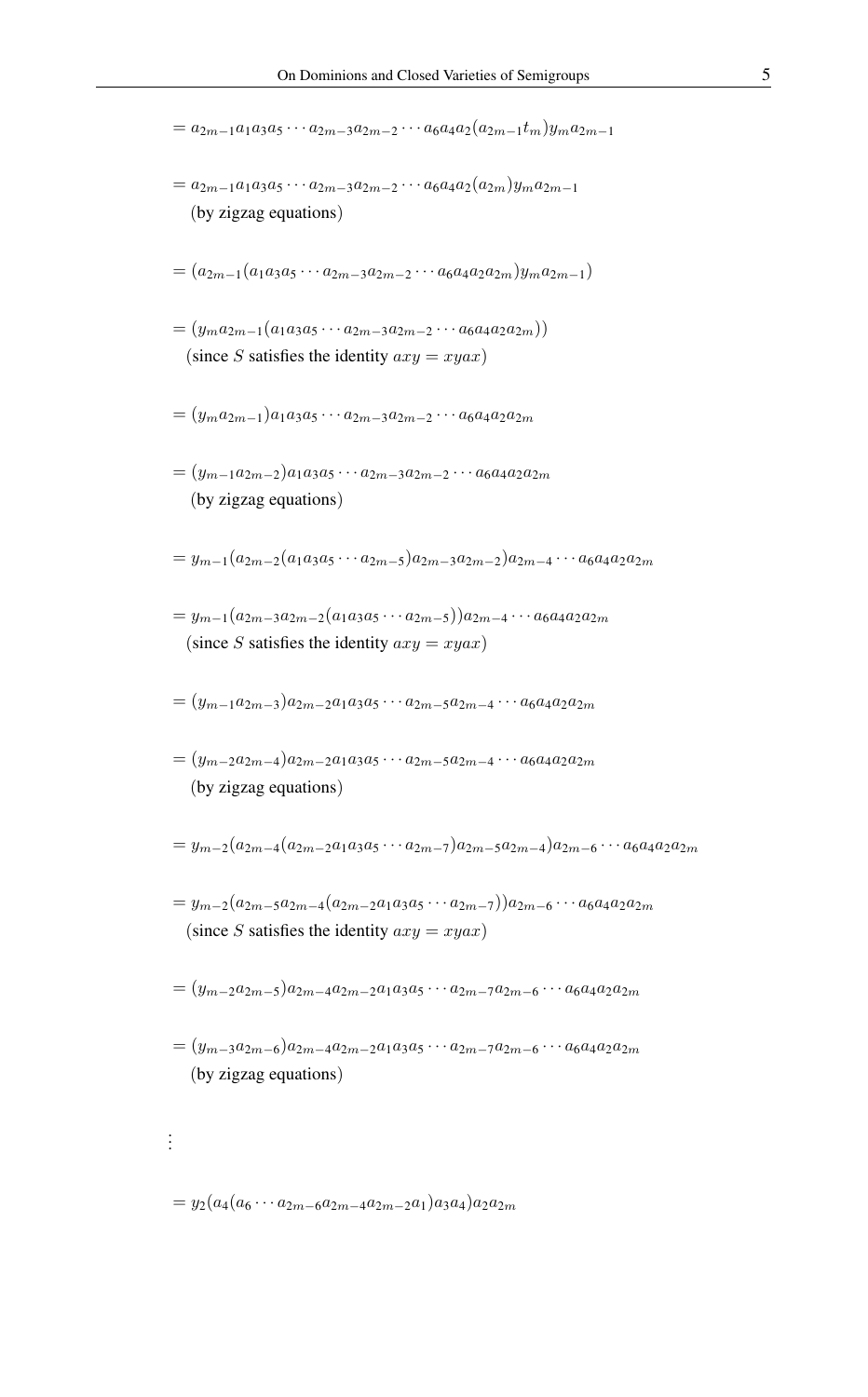$= y_2(a_3a_4(a_6 \cdots a_{2m-6}a_{2m-4}a_{2m-2}a_1))a_2a_{2m}$ (since S satisfies the identity  $axy = xyax$ )

- $=(y_2a_3)a_4a_6\cdots a_{2m-6}a_{2m-4}a_{2m-2}a_1a_2a_{2m}$
- $=(y_1a_2)a_4a_6\cdots a_{2m-6}a_{2m-4}a_{2m-2}a_1a_2a_{2m}$ (by zigzag equations)
- $= y_1(a_2(a_4a_6 \cdots a_{2m-6}a_{2m-4}a_{2m-2})a_1a_2)a_{2m}$
- $= y_1(a_1a_2(a_4a_6 \cdots a_{2m-6}a_{2m-4}a_{2m-2}))a_{2m}$ (since S satisfies the identity  $axy = xyax$ )
- $= a_0 a_2 a_4 a_6 \cdots a_{2m-6} a_{2m-4} a_{2m-2} a_{2m}$  (by zigzag equations)  $\in U$

 $\Rightarrow Dom(U, S) = U.$ Thus the proof of the theorem is completed.

 $d = a_0 t_1$  (by zigzag equations)

$$
\Box
$$

**Theorem 2.2.** Let V be a variety admitting an identity of the form  $[axy = xxya]$  is closed.

*Proof.* Take any U,  $S \in V$  with U a subsemigroup of S and let  $d \in Dom(U, S) \setminus U$  has zigzag equations of type (1) in  $S$  over  $U$  with value  $d$  of length  $m$ . Now

> $= y_1a_1t_1$  (by zigzag equations)  $= a_1a_1t_1y_1$  (since S satisfies the identity  $axy = xxya$ )  $= a_1(a_1t_1y_1)$  $= a_1(t_1t_1y_1a_1)$  (since S satisfies the identity  $axy = xxya$ )  $=(a_1t_1)t_1y_1a_1$  $=(a_2t_2)t_1y_1a_1$  (by zigzag equations)  $=(a_2(t_2t_1)y_1)a_1$  $= ((t_2t_1)(t_2t_1)y_1a_2)a_1$  (since S satisfies the identity  $axy = xxya$ )  $= t_2t_1t_2t_1(y_1a_2)a_1$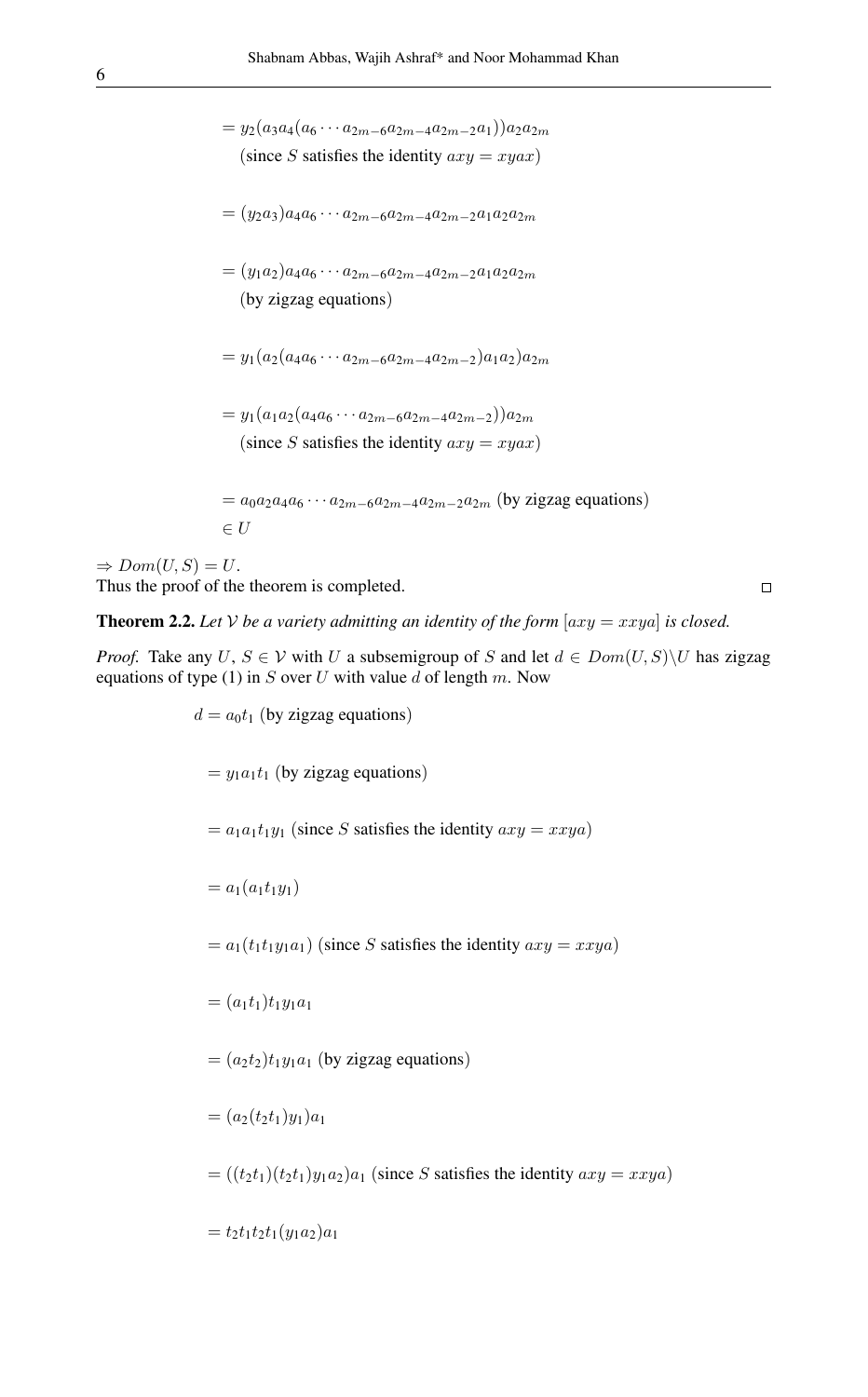- $= t_2t_1t_2t_1(y_2a_3)a_1$  (by zigzag equations)
- $= t_2t_1t_2t_1(y_2a_3a_1)$
- $= t_2t_1t_2t_1(a_3a_3a_1y_2)$  (since S satisfies the identity  $axy = xxya$ )
- $= ((t_2t_1)(t_2t_1)a_3a_3)a_1y_2$
- $=(a_3(t_2t_1)a_3)a_1y_2$  (since S satisfies the identity  $axy = xxya$ )
- $= a_3t_2t_1(a_3a_1y_2)$
- $= a_3t_2t_1(a_1a_1y_2a_3)$  (since S satisfies the identity  $axy = xxya$ )
- $= a_3t_2t_1a_1a_1(y_2a_3)$
- $= a_3t_2t_1a_1a_1(y_1a_2)$  (by zigzag equations)
- $= a_3t_2(t_1a_1a_1)y_1a_2$
- $= a_3t_2(a_1a_1a_1t_1)y_1a_2$  (since S satisfies the identity  $axy = xxya$ )
- $= a_3t_2a_1a_1(a_1t_1)y_1a_2$
- $= a_3t_2a_1a_1(a_2t_2)y_1a_2$  (by zigzag equations)
- $= a_3t_2(a_1a_1a_2t_2)y_1a_2$
- $= a_3t_2(t_2a_1a_2)y_1a_2$  (since S satisfies the identity  $axy = xxya$ )
- $= a_3(t_2t_2a_1a_2)y_1a_2$
- $= a_3(a_2t_2a_1)y_1a_2$  (since S satisfies the identity  $axy = xxya$ )
- $= a_3a_2(t_2a_1(y_1a_2))$
- $= a_3a_2(a_1a_1(y_1a_2)t_2)$  (since S satisfies the identity  $axy = xxya$ )
- $=(a_3a_2(a_1a_1y_1a_2))t_2$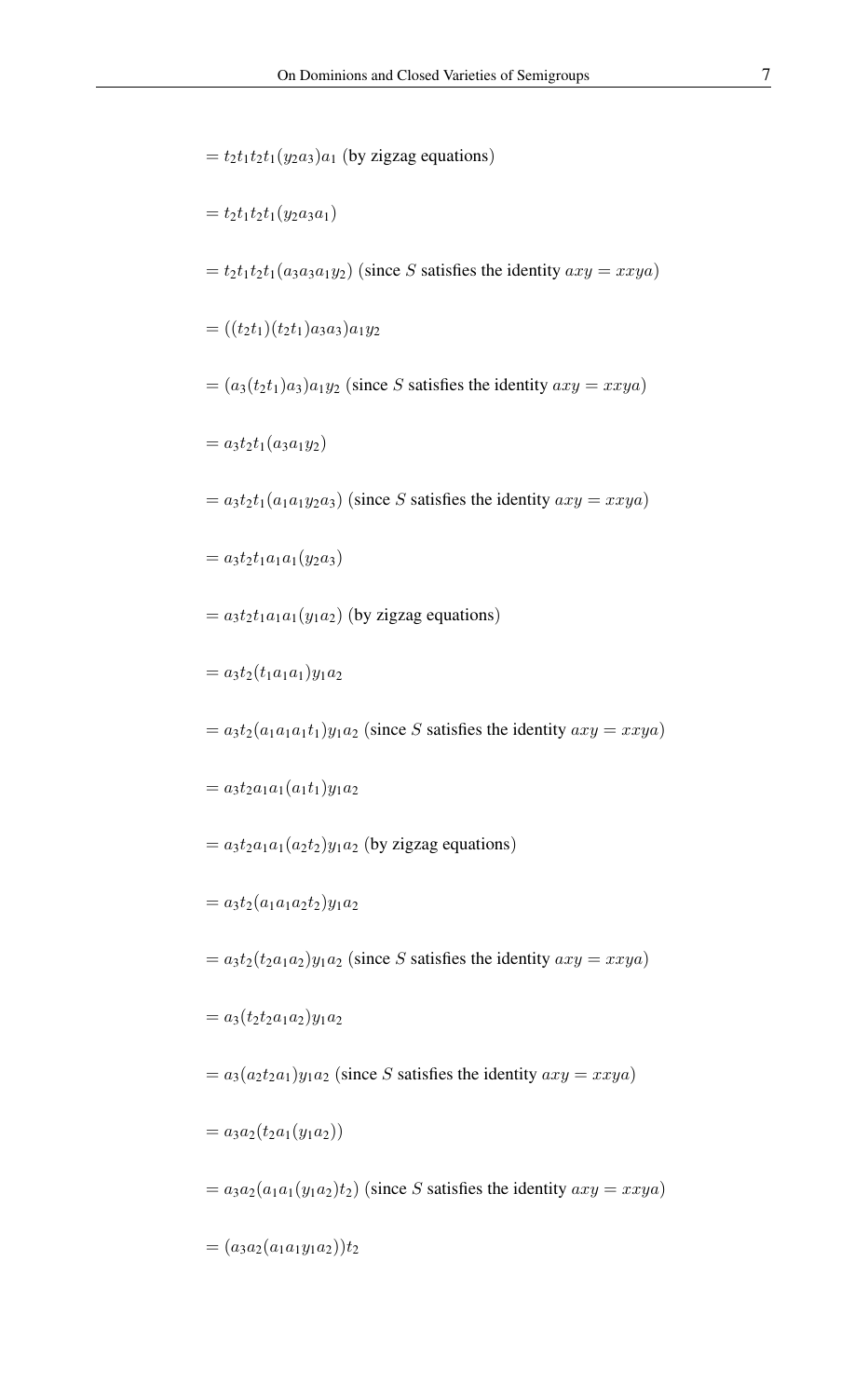- $=(a_2a_2(a_1a_1y_1a_2)a_3)t_2$  (since S satisfies the identity  $axy = xxya$ )
- $=(a_2a_2(a_1a_1)y_1)a_2a_3t_2$
- $=(y_1a_2(a_1a_1))a_2a_3t_2$  (since S satisfies the identity  $axy = xxya$ )
- $= y_1 a_2(a_1 a_1 a_2(a_3 t_2))$
- $= y_1 a_2((a_3t_2)a_1a_2)$  (since S satisfies the identity  $axy = xxya$ )
- $= ((y_1a_2a_3t_2)a_1a_2)$
- $=(a_1a_1a_2(y_1a_2a_3t_2))$  (since S satisfies the identity  $axy = xxya$ )
- $=(a_1a_1a_2y_1)a_2a_3t_2$
- $=(y_1a_1a_2)a_2a_3t_2$  (since S satisfies the identity  $axy = xxya$ )
- $=(y_1a_1)a_2a_2a_3t_2$
- $=(a_0)a_2a_2a_3t_2$  (by zigzag equations)
- $= (a_0a_2(a_2a_3t_2))$
- $=(a_2a_2(a_2a_3t_2)a_0)$  (since S satisfies the identity  $axy = xxya$ )
- $= a_2(a_2a_2(a_3t_2)a_0)$
- $= a_2(a_0a_2(a_3t_2))$  (since S satisfies the identity  $axy = xxya$ )
- $= ((a_2a_0)a_2(a_3t_2))$
- $=(a_2a_2(a_3t_2)(a_2a_0))$  (since S satisfies the identity  $axy = xxya$ )
- $=(a_2a_2(a_3t_2)a_2)a_0$
- $=(a_2a_2(a_3t_2))a_0$  (since S satisfies the identity  $axy = xxya$ )
- $=(a_2a_2(a_3t_2)a_0)$
- $= a_0a_2a_3t_2$  (since S satisfies the identity  $axy = xxya$ )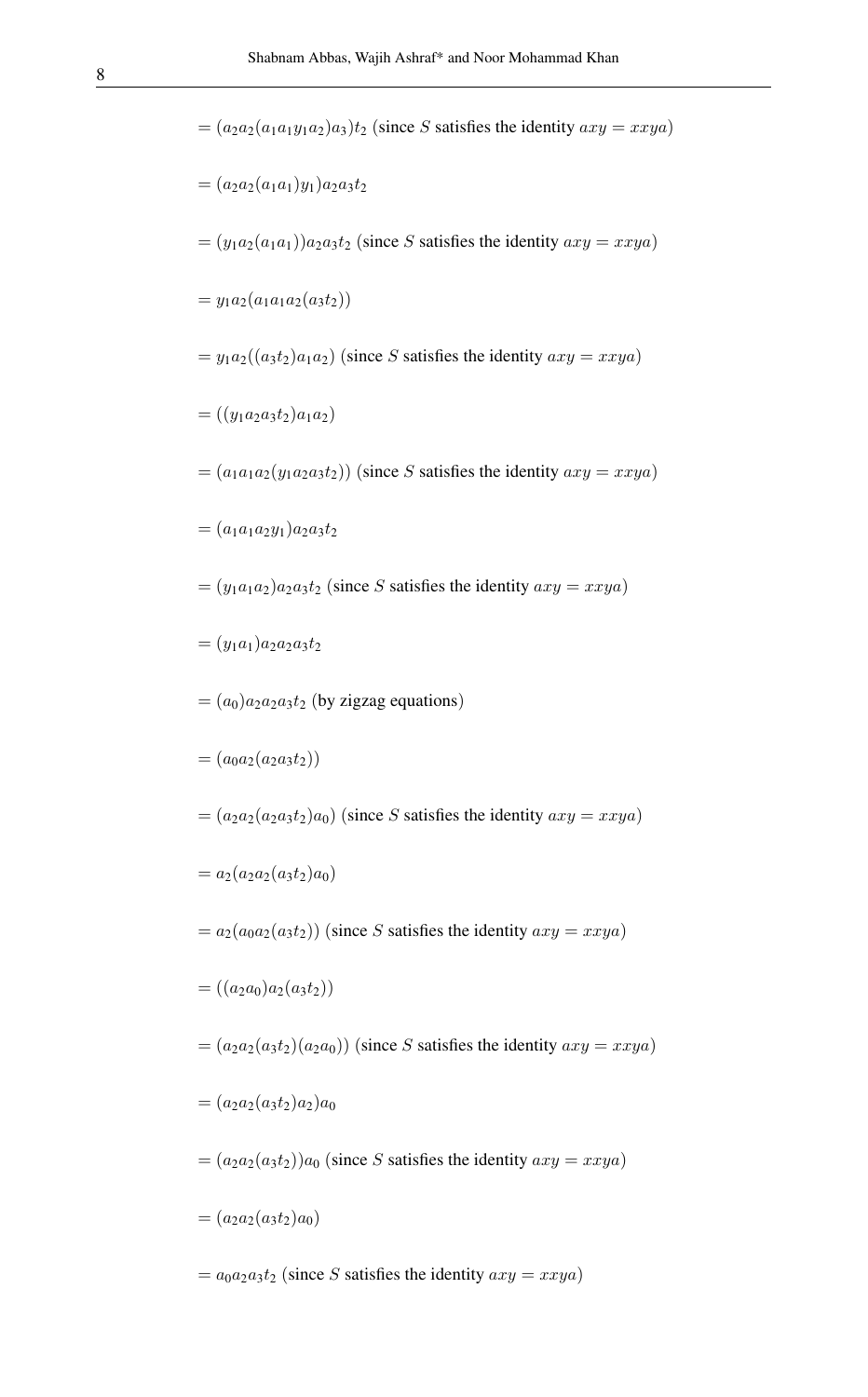$$
= (\prod_{i=0}^{1} a_{2i})(a_3t_2)
$$
  
\n
$$
\vdots
$$
  
\n
$$
= (\prod_{i=0}^{m-2} a_{2i})(a_{2m-3}t_{m-1})
$$

 $= a_0 a_2 a_4 \cdots a_{2m-4} a_{2m-2} t_m$  (by zigzag equations)

- $= y_1(a_1a_2(a_4 \cdots a_{2m-4}a_{2m-2}))t_m$  (by zigzag equations)
- $= y_1(a_2a_2(a_4 \cdots a_{2m-4}a_{2m-2})a_1)t_m$  (since S satisfies the identity  $axy = xxya$ )
- $=(y_1a_2)a_2a_4\cdots a_{2m-4}a_{2m-2}a_1t_m$
- $=(y_2a_3)a_2a_4\cdots a_{2m-4}a_{2m-2}a_1t_m$  (by zigzag equations)
- $= y_2((a_3a_2)a_4(a_6 \cdots a_{2m-4}a_{2m-2}a_1))t_m$
- $= y_2(a_4a_4(a_6 \cdots a_{2m-4}a_{2m-2}a_1)(a_3a_2))$  (since S satisfies the identity  $axy = xxya$ )
- $=(y_2a_4)a_4a_6\cdots a_{2m-4}a_{2m-2}a_1a_3a_2t_m$
- $=(y_3a_5)a_4a_6\cdots a_{2m-4}a_{2m-2}a_1a_3a_2t_m$  (by zigzag equations)
- $= y_3((a_5a_4)a_6(a_8 \cdots a_{2m-4}a_{2m-2}a_1a_3))a_2t_m$

 $= y_3(a_6a_6(a_8 \cdots a_{2m-4}a_{2m-2}a_1a_3)(a_5a_4))a_2t_m$  (since S satisfies the identity  $axy = xxya$ )

. . .

$$
= (y_{m-1}a_{2m-2})a_{2m-2}a_1a_3a_5\cdots a_{2m-3}a_{2m-4}\cdots a_4a_2t_m
$$

- $=(y_ma_{2m-1})a_{2m-2}a_1a_3a_5\cdots a_{2m-3}a_{2m-4}\cdots a_4a_2t_m$  (by zigzag equations)
- $=(y_ma_{2m-1}(a_{2m-2}a_1a_3a_5\cdots a_{2m-3}a_{2m-4}\cdots a_4a_2))t_m$
- $=(a_{2m-1}a_{2m-1}(a_{2m-2}a_1a_3a_5\cdots a_{2m-3}a_{2m-4}\cdots a_4a_2)y_m)t_m$ (since S satisfies the identity  $axy = xxya$ )
- $=(a_{2m-1}a_{2m-1}(a_{2m-2}a_1a_3a_5\cdots a_{2m-3}a_{2m-4}\cdots a_4a_2y_m))t_m$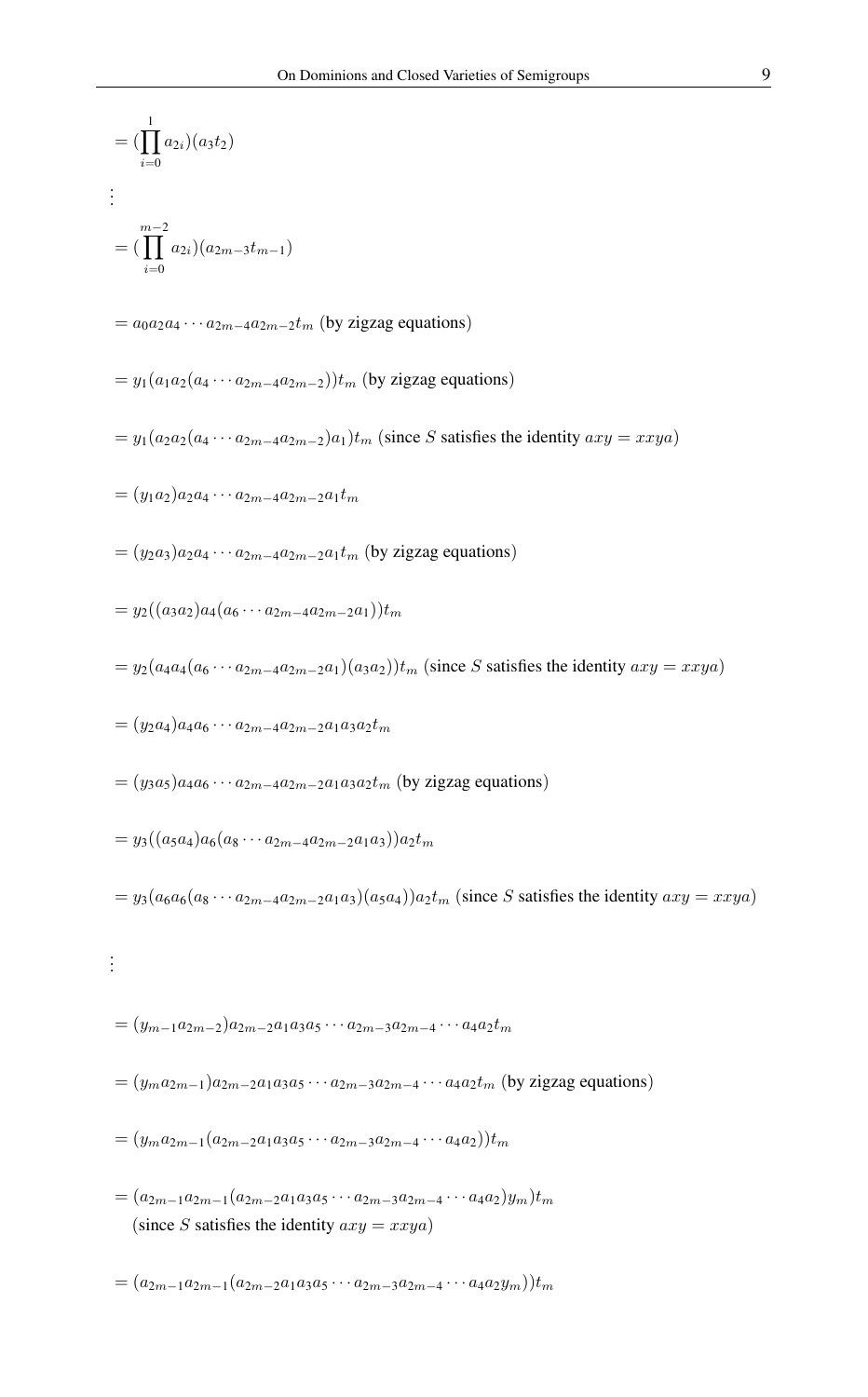$=(a_{2m-1}a_{2m-1}(a_{2m-2}a_1a_3a_5\cdots a_{2m-3}a_{2m-4}\cdots a_4a_2y_m)a_{2m-1})t_m$ (since S satisfies the identity  $axy = xxya$ )

$$
= (a_{2m-1}a_{2m-1}(a_{2m-2}a_1a_3a_5\cdots a_{2m-3}a_{2m-4}\cdots a_4a_2)y_m)a_{2m-1}t_m
$$

- $=(y_m a_{2m-1}(a_{2m-2}a_1 a_3 a_5 \cdots a_{2m-3}a_{2m-4} \cdots a_4 a_2))a_{2m-1}t_m$ (since S satisfies the identity  $axy = xxya$ )
- $=(y_ma_{2m-1})a_{2m-2}a_1a_3a_5\cdots a_{2m-3}a_{2m-4}\cdots a_4a_2a_{2m-1}t_m$
- $=(y_{m-1}a_{2m-2})a_{2m-2}a_1a_3a_5\cdots a_{2m-3}a_{2m-4}\cdots a_4a_2a_{2m-1}t_m$ (by zigzag equations)

 $= y_{m-1}a_{2m-2}a_{2m-2}a_1a_3a_5\cdots a_{2m-3}a_{2m-4}\cdots a_4a_2(a_{2m-1}t_m)$ 

- $= y_{m-1}a_{2m-2}a_{2m-2}a_1a_3a_5\cdots a_{2m-3}a_{2m-4}\cdots a_4a_2(a_{2m})$ (by zigzag equations)
- $= y_{m-1}(a_{2m-2}a_{2m-2}(a_1a_3a_5\cdots a_{2m-5})(a_{2m-3}a_{2m-4}))a_{2m-6}\cdots a_4a_2a_{2m}$
- $= y_{m-1}((a_{2m-3}a_{2m-4})a_{2m-2}(a_1a_3a_5\cdots a_{2m-5}))a_{2m-6}\cdots a_4a_2a_{2m}$ (since S satisfies the identity  $axy = xxya$ )
- $=(y_{m-1}a_{2m-3})a_{2m-4}a_{2m-2}a_1a_3a_5\cdots a_{2m-5}a_{2m-6}\cdots a_4a_2a_{2m}$
- $=(y_{m-2}a_{2m-4})a_{2m-4}a_{2m-2}a_1a_3a_5\cdots a_{2m-5}a_{2m-6}\cdots a_4a_2a_{2m}$ (by zigzag equations)
- $= y_{m-2}(a_{2m-4}a_{2m-4}(a_{2m-2}a_1a_3a_5\cdots a_{2m-7})(a_{2m-5}a_{2m-6}))a_{2m-8}\cdots a_4a_2a_{2m}$
- $= y_{m-2}((a_{2m-5}a_{2m-6})a_{2m-4}(a_{2m-2}a_1a_3a_5\cdots a_{2m-7}))a_{2m-8}\cdots a_4a_2a_{2m}$ (since S satisfies the identity  $axy = xxya$ )
- $=(y_{m-2}a_{2m-5})a_{2m-6}a_{2m-4}a_{2m-2}a_1a_3a_5\cdots a_{2m-7}a_{2m-8}\cdots a_4a_2a_{2m}$
- $=(y_{m-3}a_{2m-6})a_{2m-6}a_{2m-4}a_{2m-2}a_1a_3a_5\cdots a_{2m-7}a_{2m-8}\cdots a_4a_2a_{2m}$ (by zigzag equations)
- $= y_{m-3}(a_{2m-6}a_{2m-6}(a_{2m-4}a_{2m-2}a_1a_3a_5\cdots a_{2m-9})(a_{2m-7}a_{2m-8}))a_{2m-10}\cdots a_4a_2a_{2m}$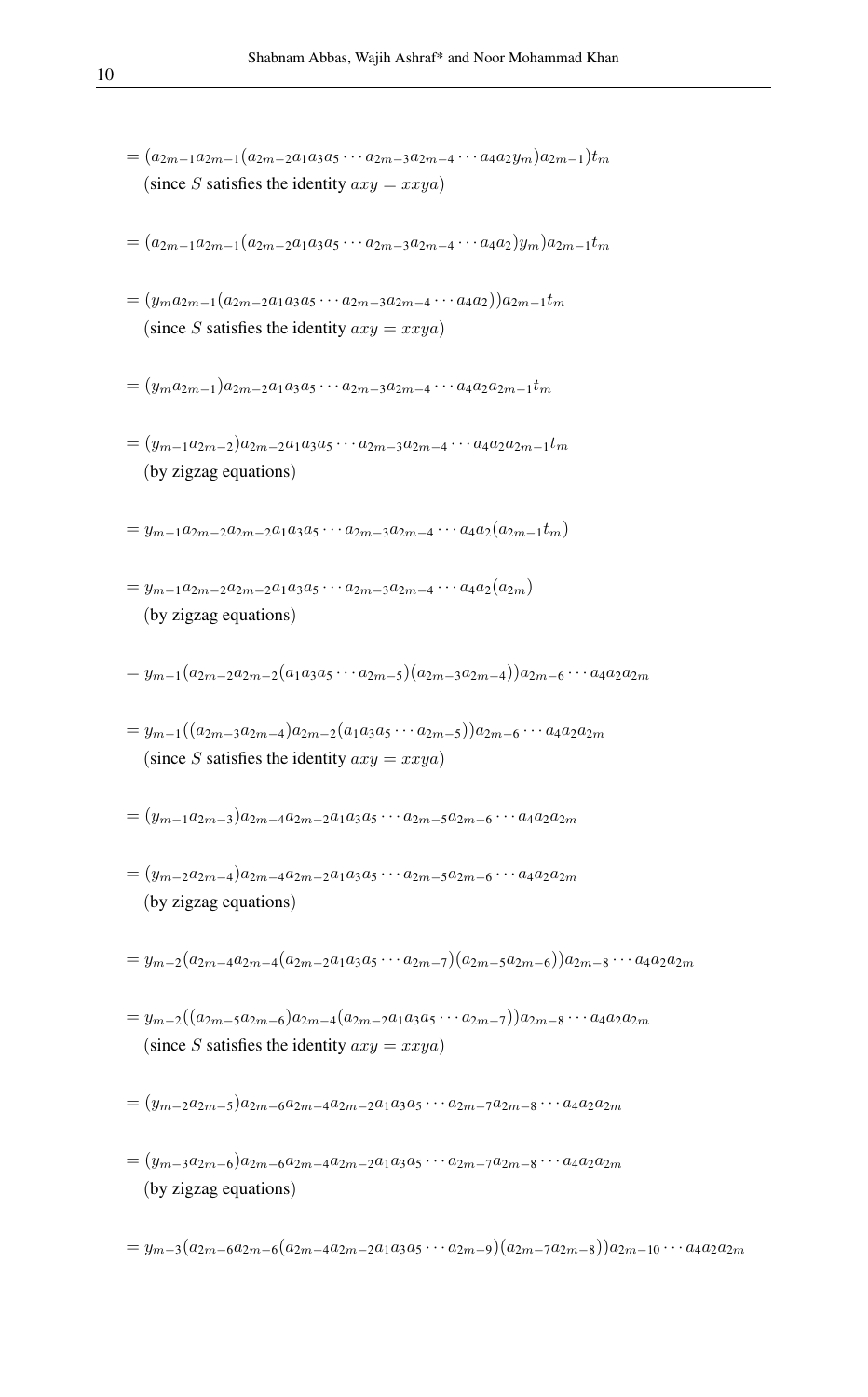- $= y_{m-3}((a_{2m-7}a_{2m-8})a_{2m-6}(a_{2m-4}a_{2m-2}a_1a_3a_5\cdots a_{2m-9}))a_{2m-10}\cdots a_4a_2a_{2m}$ (since S satisfies the identity  $axy = xxya$ )
- $=(y_{m-3}a_{2m-7})a_{2m-8}a_{2m-6}a_{2m-4}a_{2m-2}a_1a_3a_5\cdots a_{2m-9}a_{2m-10}\cdots a_4a_2a_{2m}$
- $=(y_{m-4}a_{2m-8})a_{2m-8}a_{2m-6}a_{2m-4}a_{2m-2}a_1a_3a_5\cdots a_{2m-9}a_{2m-10}\cdots a_4a_2a_{2m}$ (by zigzag equations)
- $= y_2(a_4a_4(a_6 \cdots a_{2m-8}a_{2m-6}a_{2m-4}a_{2m-2}a_1)(a_3a_2))a_{2m}$

. . .

- $= y_2((a_3a_2)a_4(a_6 \cdots a_{2m-8}a_{2m-6}a_{2m-4}a_{2m-2}a_1))a_{2m}$ (since S satisfies the identity  $axy = xxya$ )
- $=(y_2a_3)a_2a_4a_6\cdots a_{2m-8}a_{2m-6}a_{2m-4}a_{2m-2}a_1a_{2m}$
- $=(y_1a_2)a_2a_4a_6\cdots a_{2m-8}a_{2m-6}a_{2m-4}a_{2m-2}a_1a_{2m}$ (by zigzag equations)
- $= y_1(a_2a_2(a_4 \cdots a_{2m-8}a_{2m-6}a_{2m-4}a_{2m-2})a_1)a_{2m}$
- $= y_1(a_1a_2(a_4 \cdots a_{2m-8}a_{2m-6}a_{2m-4}a_{2m-2}))a_{2m}$ (since S satisfies the identity  $axy = xxya$ )
- $= a_0 a_2 a_4 \cdots a_{2m-8} a_{2m-6} a_{2m-4} a_{2m-2} a_{2m}$  (by zigzag equations)

 $\Rightarrow Dom(U, S) = U.$ Thus the proof of the theorem is completed.

 $\in U$ 

Dually, we can prove the following result:

**Theorem 2.3.** Let V be a variety admitting an identity of the form  $[axy = yaxx]$  is closed.

#### 3 Dominions and some generalized classes of commutative semigroups

Isbell [5, Corollary 2.5] showed that the dominion of a commutative semigroup is commutative. But Khan [7] gave a counter-example to show that this stronger result is false for each (nontrivial) permutation identity other than commutativity. Recently Alam, Higgins and Khan [1] generalized Isbell's result from commutative semigroups to  $H$ -commutative semigroups. We, now, find some generalized classes of commutative semigroups for which this stronger result is true in some weaker form.

Theorem 3.1. *Let* U *be an externally commutative subsemigroup of a right para externally commutative semigroup* S*. Then* Dom(U, S) *is also externally commutative semigroup.*

 $\Box$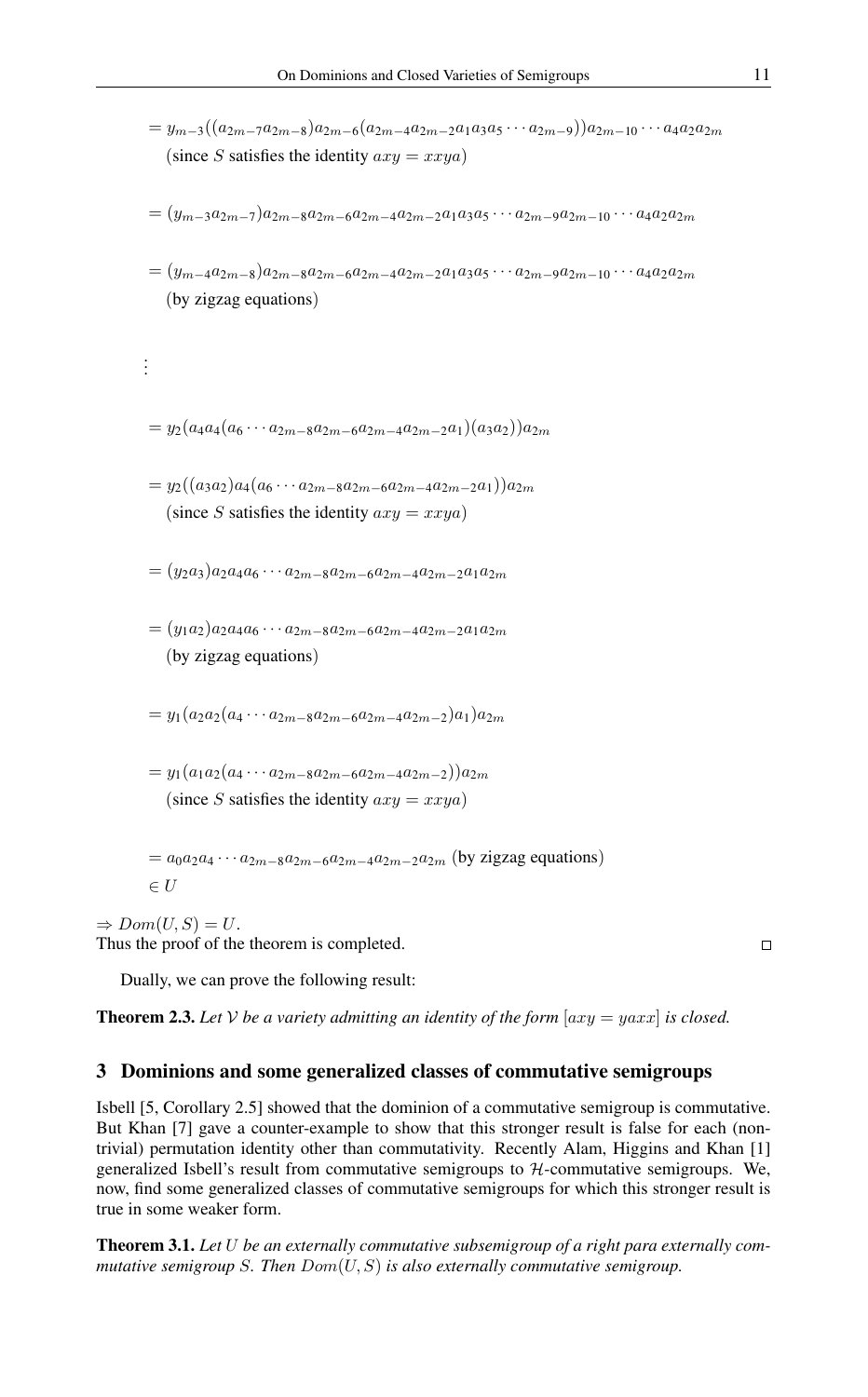*Proof.* Let U be an externally commutative subsemigroup of a right para externally commutative semigroup S. Then we have to show that  $Dom(U, S)$  is also externally commutative semigroup.

**Case (i):** If  $d_1, d_2, d_3 \in U$ , then the result holds trivially.

**Case (ii):**  $d_1 \in Dom(U, S) \backslash U$  and  $d_2, d_3 \in U$ . Then, by Theorem 1.1,  $d_1$  has zigzag equations of type (1) in S over U of length m. Now

 $d_1 d_2 d_3 = a_0 t_1 d_2 d_3$  (by zigzag equations)

 $= d_2 d_3 t_1 a_0$  (since S satisfies the identity  $x_1 x_2 x_3 x_4 = x_3 x_4 x_2 x_1$ )

 $= t_1a_0d_3d_2$  (since S satisfies the identity  $x_1x_2x_3x_4 = x_3x_4x_2x_1$ )

 $= d_3d_2a_0t_1$  (since S satisfies the identity  $x_1x_2x_3x_4 = x_3x_4x_2x_1$ )

 $= d_3d_2(a_0t_1)$ 

 $= d_3d_2d_1$  (by zigzag equations),

as required.

**Case (iii):**  $d_1, d_2 \in Dom(U, S) \backslash U$  and  $d_3 \in U$ . Then, by Theorem 1.1,  $d_2$  has zigzag equations of type (1) in S over U of length m. Now

> $d_1d_2d_3 = d_1y_ma_{2m}d_3$  (by zigzag equations)  $= a_{2m}d_3y_m d_1$  (since S satisfies the identity  $x_1x_2x_3x_4 = x_3x_4x_2x_1$ )  $= y_m d_1 d_3 a_{2m}$  (since S satisfies the identity  $x_1 x_2 x_3 x_4 = x_3 x_4 x_2 x_1$ )  $= d_3a_{2m}d_1y_m$  (since S satisfies the identity  $x_1x_2x_3x_4 = x_3x_4x_2x_1$ )  $=(d_3a_{2m}d_1)y_m$  $=(d_1a_{2m}d_3)y_m$  (by Case (ii))  $= d_3y_ma_{2m}d_1$  (since S satisfies the identity  $x_1x_2x_3x_4 = x_3x_4x_2x_1$ )  $= d_3(y_m a_{2m})d_1$  $= d_3d_2d_1$  (by zigzag equations),

as required.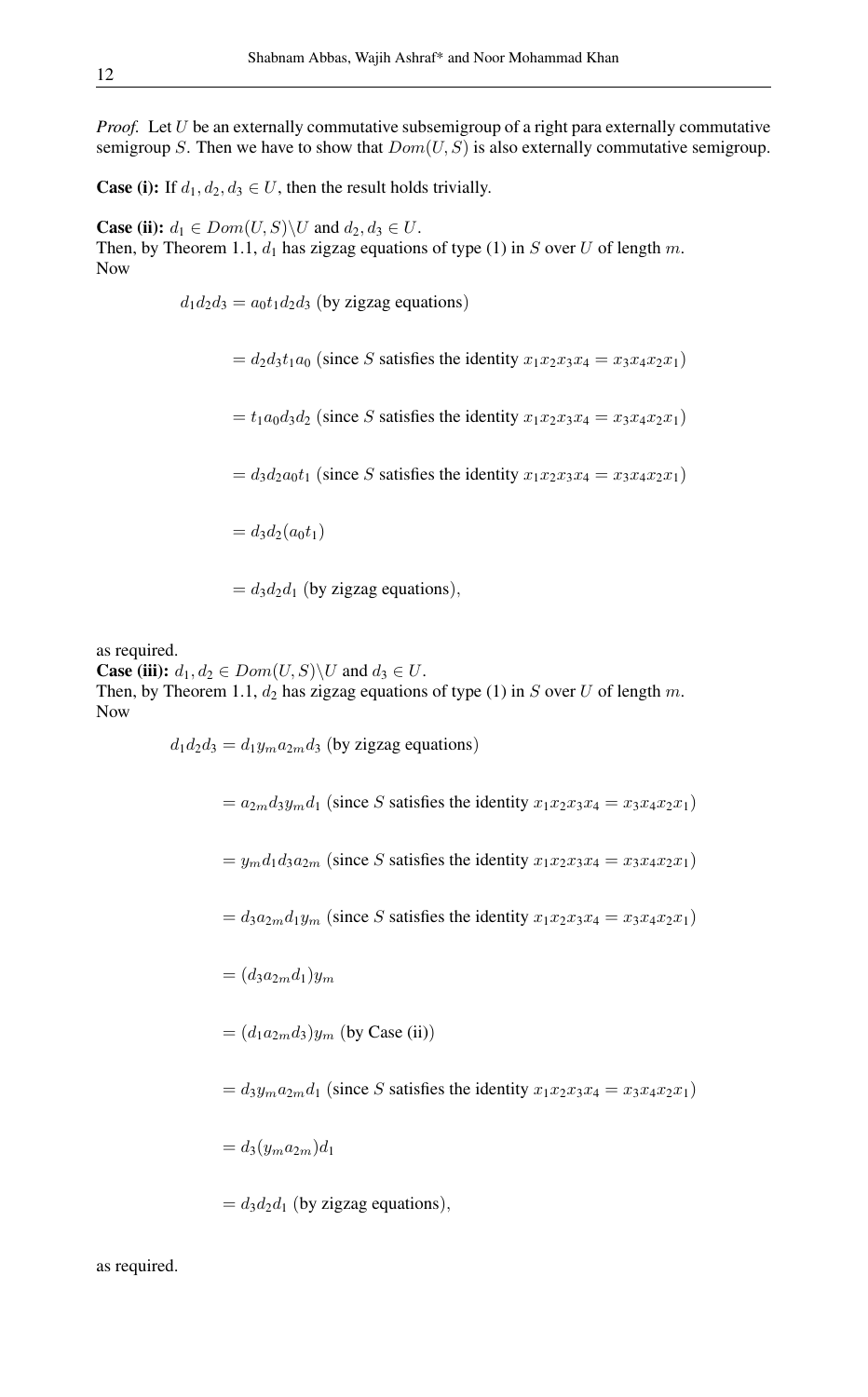**Case (iv):**  $d_1, d_2, d_3 \in Dom(U, S) \backslash U$ .

Then, by Theorem 1.1,  $d_3$  has zigzag equations of type (1) in S over U of length m. Now

> $d_1 d_2 d_3 = d_1 d_2 y_m a_{2m}$  (by zigzag equations)  $= y_m a_{2m} d_2 d_1$  (since S satisfies the identity  $x_1 x_2 x_3 x_4 = x_3 x_4 x_2 x_1$ )  $=(y_m a_{2m})d_2 d_1$  $= d_3d_2d_1$  (by zigzag equations),

as required. Thus the proof of the theorem is completed.

 $\Box$ 

Theorem 3.2. *Let* U *be an externally commutative subsemigroup of a left para externally commutative semigroup* S*. Then* Dom(U, S) *is also externally commutative semigroup.*

*Proof.* Let U be an externally commutative subsemigroup of a left para externally commutative semigroup S. Then we have to show that  $Dom(U, S)$  is also externally commutative semigroup.

**Case (i):** If  $d_1, d_2, d_3 \in U$ , then the result holds trivially.

**Case (ii):**  $d_1 \in Dom(U, S) \backslash U$  and  $d_2, d_3 \in U$ . Then, by Theorem 1.1,  $d_1$  has zigzag equations of type (1) in S over U of length m. Now

 $d_1 d_2 d_3 = a_0 t_1 d_2 d_3$  (by zigzag equations)

 $= d_3d_2a_0t_1$  (since S satisfies the identity  $x_1x_2x_3x_4 = x_4x_3x_1x_2$ )

$$
= d_3 d_2(a_0 t_1)
$$

$$
= d_3 d_2 d_1 \text{ (by zigzag equations)},
$$

as required. **Case (iii):**  $d_1, d_2 \in Dom(U, S) \backslash U$  and  $d_3 \in U$ . Then, by Theorem 1.1,  $d_2$  has zigzag equations of type (1) in S over U of length m. Now

 $d_1d_2d_3 = d_1y_ma_{2m}d_3$  (by zigzag equations)

 $= d_3a_{2m}d_1y_m$  (since S satisfies the identity  $x_1x_2x_3x_4 = x_4x_3x_1x_2$ )

 $=(d_3a_{2m}d_1)_{m}$ 

 $=(d_1a_{2m}d_3)y_m$  (by Case (ii))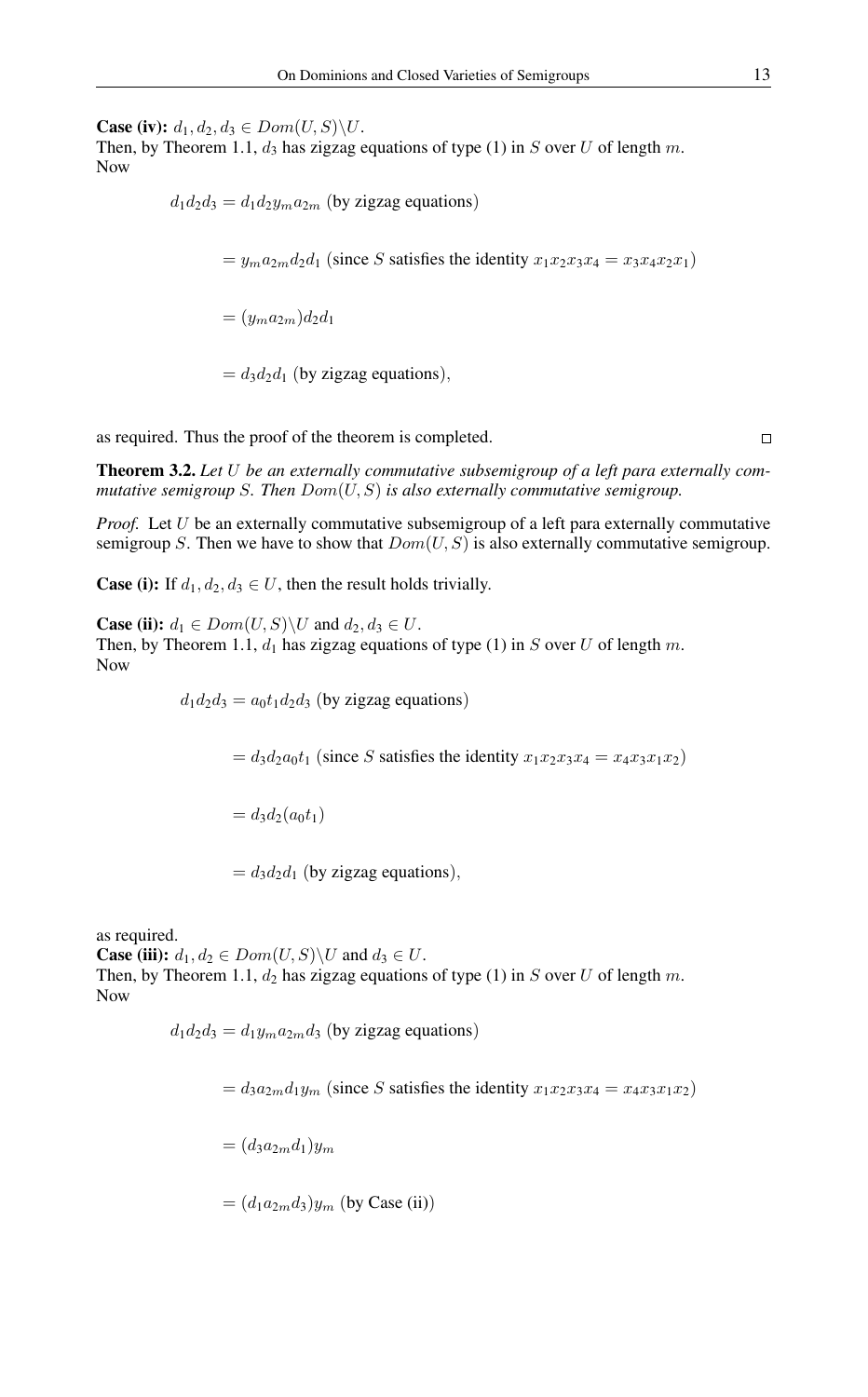$= y_m d_3 d_1 a_{2m}$  (since S satisfies the identity  $x_1 x_2 x_3 x_4 = x_4 x_3 x_1 x_2$ )  $= a_{2m}d_1y_m d_3$  (since S satisfies the identity  $x_1x_2x_3x_4 = x_4x_3x_1x_2$ )  $= d_3y_m a_{2m}d_1$  (since S satisfies the identity  $x_1x_2x_3x_4 = x_4x_3x_1x_2$ )  $= d_3(y_m a_{2m})d_1$  $= d_3d_2d_1$  (by zigzag equations),

as required. **Case (iv):**  $d_1, d_2, d_3 \in Dom(U, S) \backslash U$ . Then, by Theorem 1.1,  $d_3$  has zigzag equations of type (1) in S over U of length m. Now

> $d_1 d_2 d_3 = d_1 d_2 y_m a_{2m}$  (by zigzag equations)  $= a_{2m}y_m d_1 d_2$  (since S satisfies the identity  $x_1x_2x_3x_4 = x_4x_3x_1x_2$ )  $= d_2d_1a_{2m}y_m$  (since S satisfies the identity  $x_1x_2x_3x_4 = x_4x_3x_1x_2$ )  $= y_m a_{2m} d_2 d_1$  (since S satisfies the identity  $x_1 x_2 x_3 x_4 = x_4 x_3 x_1 x_2$ )  $=(y_m a_{2m})d_2d_1$  $= d_3d_2d_1$  (by zigzag equations),

as required. Thus the proof of the theorem is completed.

 $\Box$ 

Theorem 3.3. *Let* U *be a right commutative subsemigroup of a right cyclic commutative semigroup* S*. Then* Dom(U, S) *is also right commutative semigroup.*

*Proof.* Let U be a right commutative subsemigroup of a right cyclic commutative semigroup S. Then we have to show that  $Dom(U, S)$  is also right commutative semigroup.

**Case (i):** If  $d_1, d_2, d_3 \in U$ , then the result holds trivially.

**Case (ii):**  $d_1 \in Dom(U, S) \backslash U$  and  $d_2, d_3 \in U$ . Then, by Theorem 1.1,  $d_1$  has zigzag equations of type (1) in S over U of length m.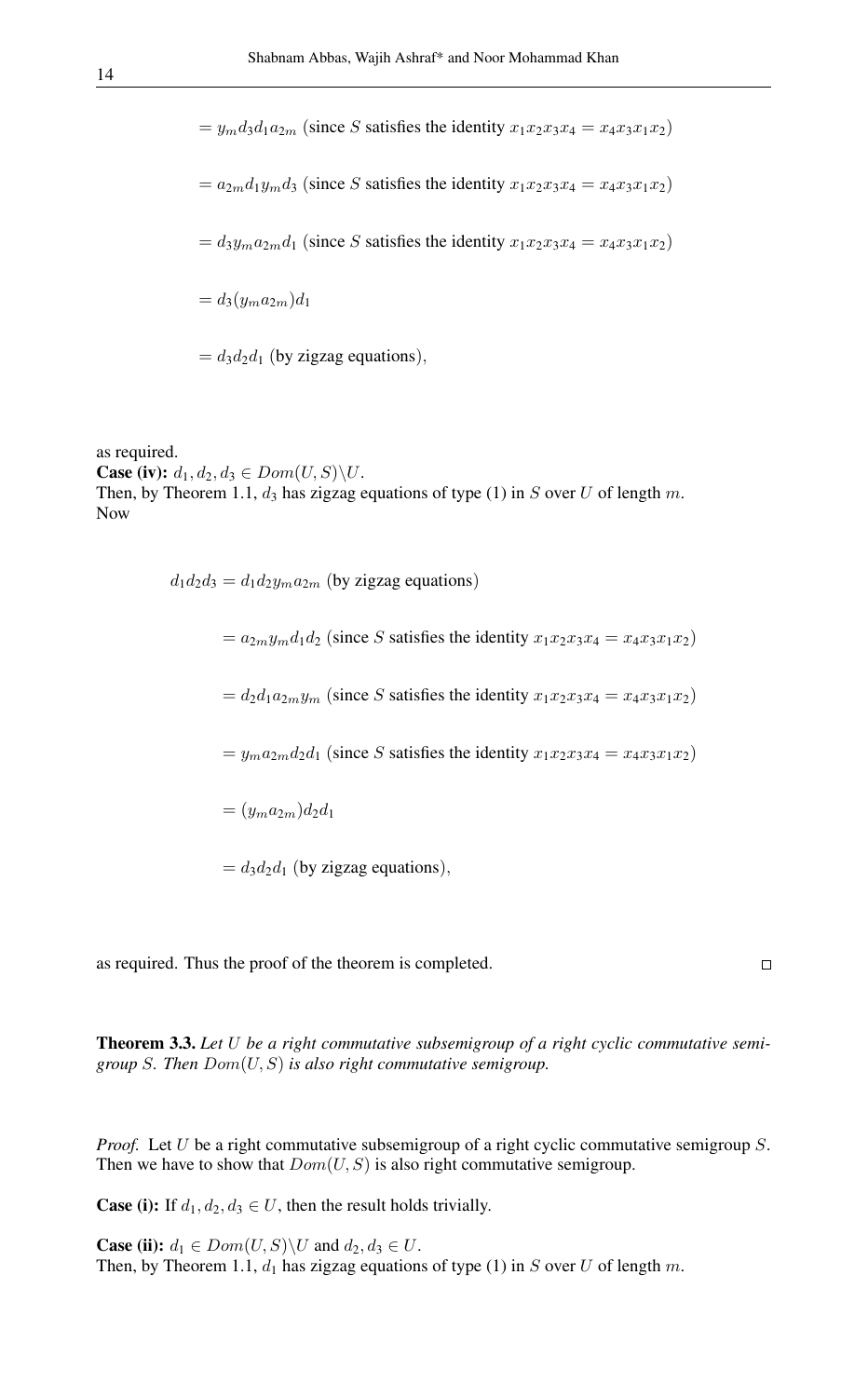Now

$$
d_1 d_2 d_3 = y_m (a_{2m} d_2 d_3)
$$
 (by zigzag equations)  
=  $y_m (a_{2m} d_3 d_2)$  (since *U* is right commutative)  
=  $(y_m a_{2m}) d_3 d_2$ 

 $= d_1 d_3 d_2$  (by zigzag equations),

as required.

**Case (iii):** If  $d_1, d_2 \in Dom(U, S) \backslash U$  and  $d_3 \in U$ . Then, by Theorem 1.1,  $d_2$  has zigzag equations of type (1) in S over U of length m. Now

 $d_1d_2d_3 = d_1y_ma_{2m}d_3$  (by zigzag equations)

 $= d_1a_{2m}d_3y_m$  (since S satisfies the identity  $x_1x_2x_3x_4 = x_1x_3x_4x_2$ )

 $= d_1 d_3 y_m a_{2m}$  (since S satisfies the identity  $x_1 x_2 x_3 x_4 = x_1 x_3 x_4 x_2$ )

 $= d_1 d_3 (y_m a_{2m})$ 

 $= d_1 d_3 d_2$  (by zigzag equations),

as required. **Case (iv):**  $d_1, d_2, d_3 \in Dom(U, S) \backslash U$ . Then, by Theorem 1.1,  $d_3$  has zigzag equations of type (1) in S over U of length m. Now

 $d_1d_2d_3 = d_1d_2y_ma_{2m}$  (by zigzag equations)

 $= d_1y_m a_{2m}d_2$  (since S satisfies the identity  $x_1x_2x_3x_4 = x_1x_3x_4x_2$ )

$$
= d_1(y_m a_{2m}) d_2
$$

$$
= d_1 d_3 d_2 \text{ (by zigzag equations)},
$$

as required. Thus the proof of the theorem is completed.

 $\Box$ 

Theorem 3.4. *Let* U *be a left commutative subsemigroup of a left dual-cyclic commutative semigroup* S*. Then* Dom(U, S) *is also left commutative semigroup.*

*Proof.* Let U be a left commutative subsemigroup of a left dual-cyclic commutative semigroup S. Then we have to show that  $Dom(U, S)$  is also left commutative semigroup.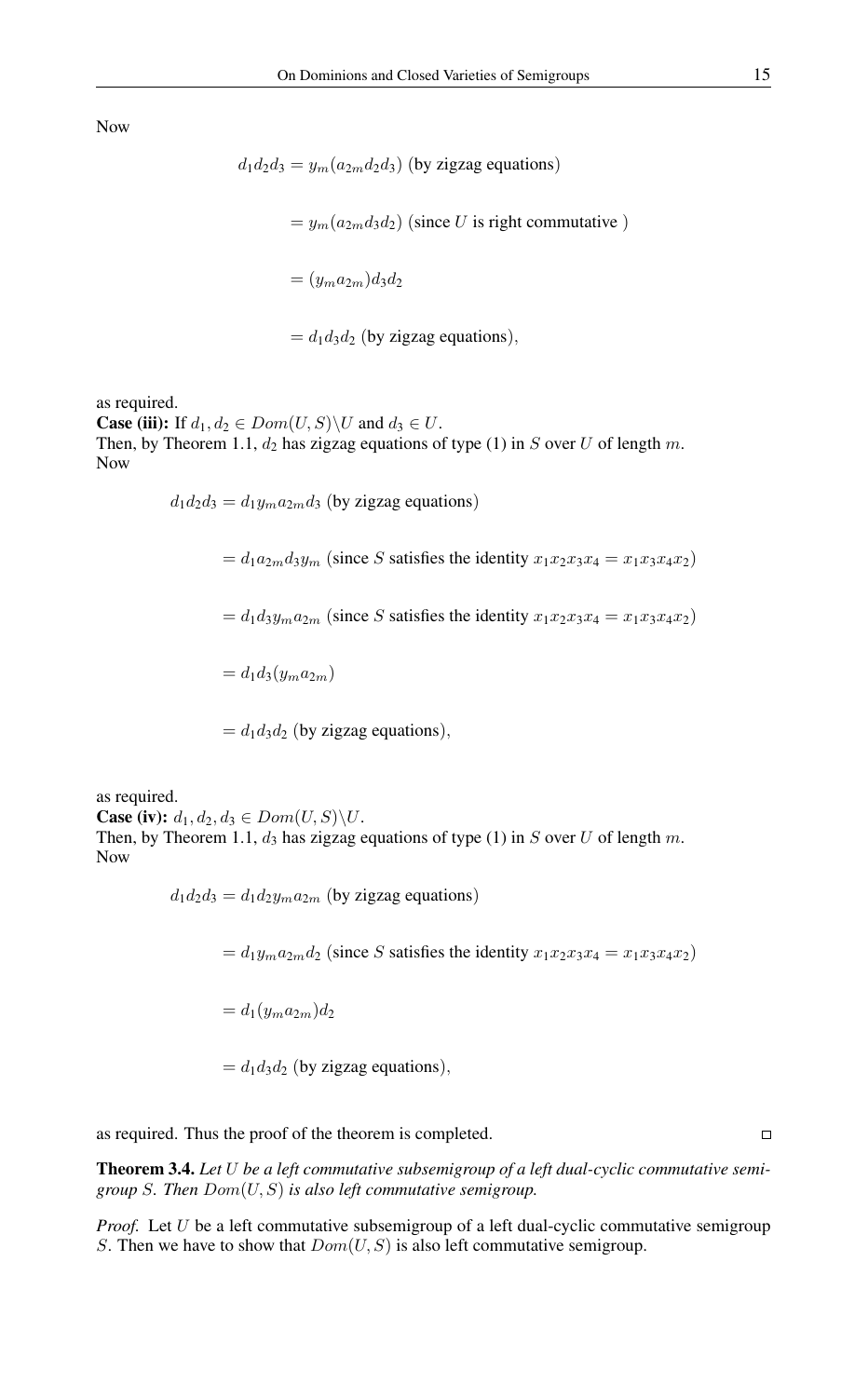**Case (i):** If  $d_1, d_2, d_3 \in U$ , then the result holds trivially.

**Case (ii):**  $d_1 \in Dom(U, S) \backslash U$  and  $d_2, d_3 \in U$ . Then, by Theorem 1.1,  $d_1$  has zigzag equations of type (1) in S over U of length m. Now

 $d_1d_2d_3 = y_m(a_{2m}d_2d_3)$  (by zigzag equations)

 $= y_m(d_2a_{2m}d_3)$  (since U is left commutative)

 $= a_{2m}y_m d_2 d_3$  (since S satisfies the identity  $x_1x_2x_3x_4 = x_3x_1x_2x_4$ )

 $= d_2 a_{2m} y_m d_3$  (since S satisfies the identity  $x_1 x_2 x_3 x_4 = x_3 x_1 x_2 x_4$ )

 $= d_2(a_{2m})y_m d_3$ 

 $= d_2(a_{2m-1}t_m)y_m d_3$  (by zigzag equations)

 $= d_2(a_{2m-1}t_my_m d_3)$ 

 $= d_2(y_m a_{2m-1}t_m d_3)$  (since S satisfies the identity  $x_1x_2x_3x_4 = x_3x_1x_2x_4$ )

 $= d_2y_m(a_{2m-1}t_m)d_3$ 

 $= d_2y_m(a_{2m})d_3$  (by zigzag equations)

 $= d_2(y_m a_{2m})d_3$ 

 $= d_2d_1d_3$  (by zigzag equations),

as required. **Case (iii):**  $d_1, d_2 \in Dom(U, S) \backslash U$  and  $d_3 \in U$ . Then, by Theorem 1.1,  $d_2$  has zigzag equations of type (1) in S over U of length m. Now

> $d_1 d_2 d_3 = d_1 y_m a_{2m} d_3$  (by zigzag equations)  $= a_{2m}d_1y_m d_3$  (since S satisfies the identity  $x_1x_2x_3x_4 = x_3x_1x_2x_4$ )  $= y_m a_{2m} d_1 d_3$  (since S satisfies the identity  $x_1 x_2 x_3 x_4 = x_3 x_1 x_2 x_4$ )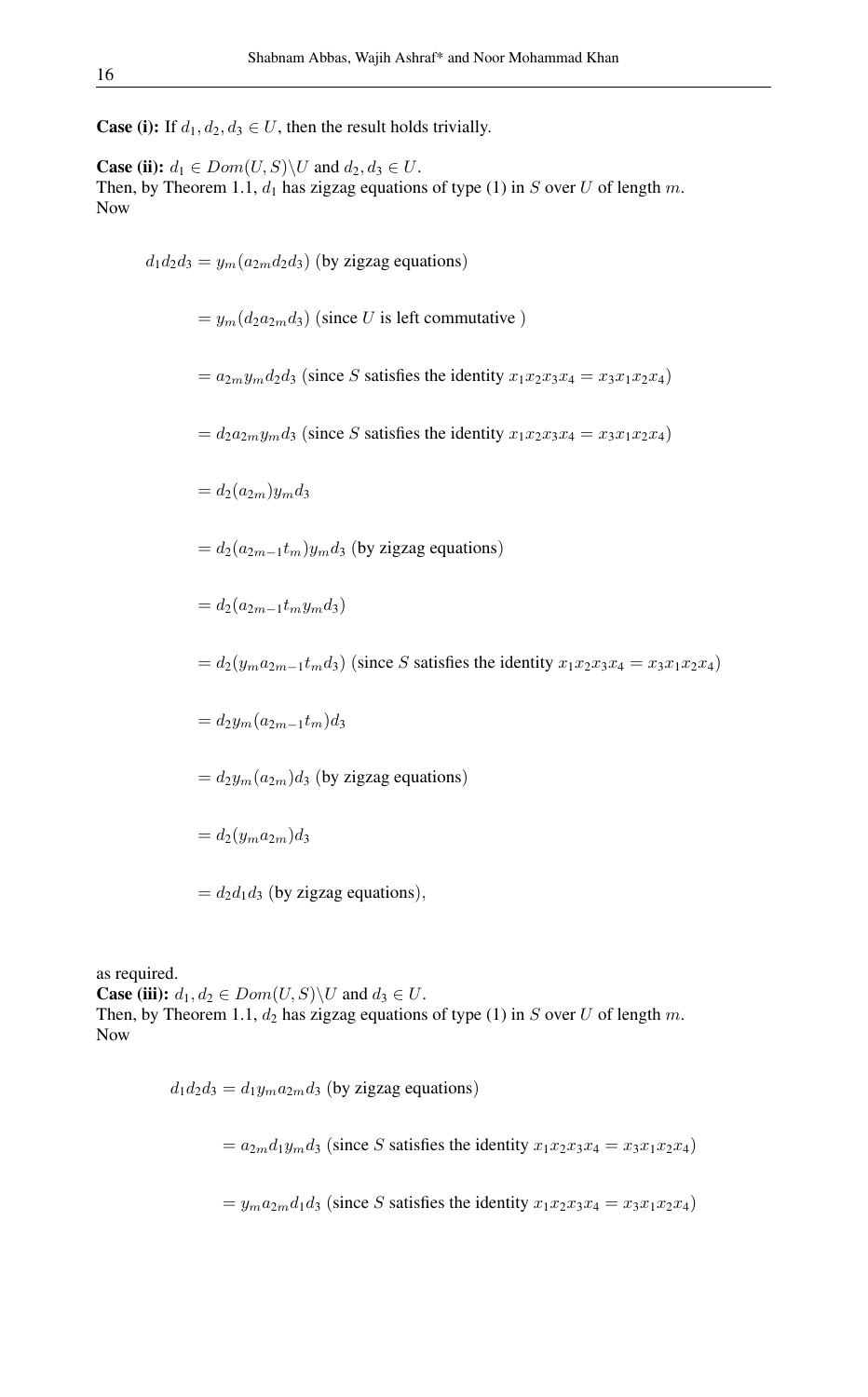$=(y_m a_{2m})d_1 d_3$ 

 $= d_2d_1d_3$  (by zigzag equations),

as required. **Case (iv):**  $d_1, d_2, d_3 \in Dom(U, S) \backslash U$ . Then, by Theorem 1.1,  $d_3$  has zigzag equations of type (1) in S over U of length m. Now

> $d_1d_2d_3 = (d_1d_2a_0)t_1$  (by zigzag equations)  $=(d_2d_1a_0)t_1$  (by Case (iii))  $= d_2d_1(a_0t_1)$  $= d_2d_1d_3$  (by zigzag equations)

as required. Thus the proof of the theorem is completed.

Theorem 3.5. *Let* U *be a dual cyclic commutative subsemigroup of a left dual-cyclic commutative semigroup* S*. Then* Dom(U, S) *is also dual cyclic commutative semigroup.*

*Proof.* Let U be a dual cyclic commutative subsemigroup of a left dual-cyclic commutative semigroup S. Then we have to show that  $Dom(U, S)$  is also dual cyclic commutative semigroup.

**Case (i):** If  $d_1, d_2, d_3 \in U$ , then the result holds trivially.

**Case (ii):**  $d_1 \in Dom(U, S) \backslash U$  and  $d_2, d_3 \in U$ . Then, by Theorem 1.1,  $d_1$  has zigzag equations of type (1) in S over U of length m. Now

 $d_1d_2d_3 = y_m(a_{2m}d_2d_3)$  (by zigzag equations)

 $= y_m(d_3a_{2m}d_2)$  (since U is dual cyclic commutative)

 $= a_{2m}y_m d_3 d_2$  (since S satisfies the identity  $x_1x_2x_3x_4 = x_3x_1x_2x_4$ )

 $= d_3a_{2m}y_m d_2$  (since S satisfies the identity  $x_1x_2x_3x_4 = x_3x_1x_2x_4$ )

 $= d_3(a_{2m})y_m d_2$ 

 $= d_3(a_{2m-1}t_m)y_m d_2$  (by zigzag equations)

$$
= d_3(a_{2m-1}t_my_m d_2)
$$

 $\Box$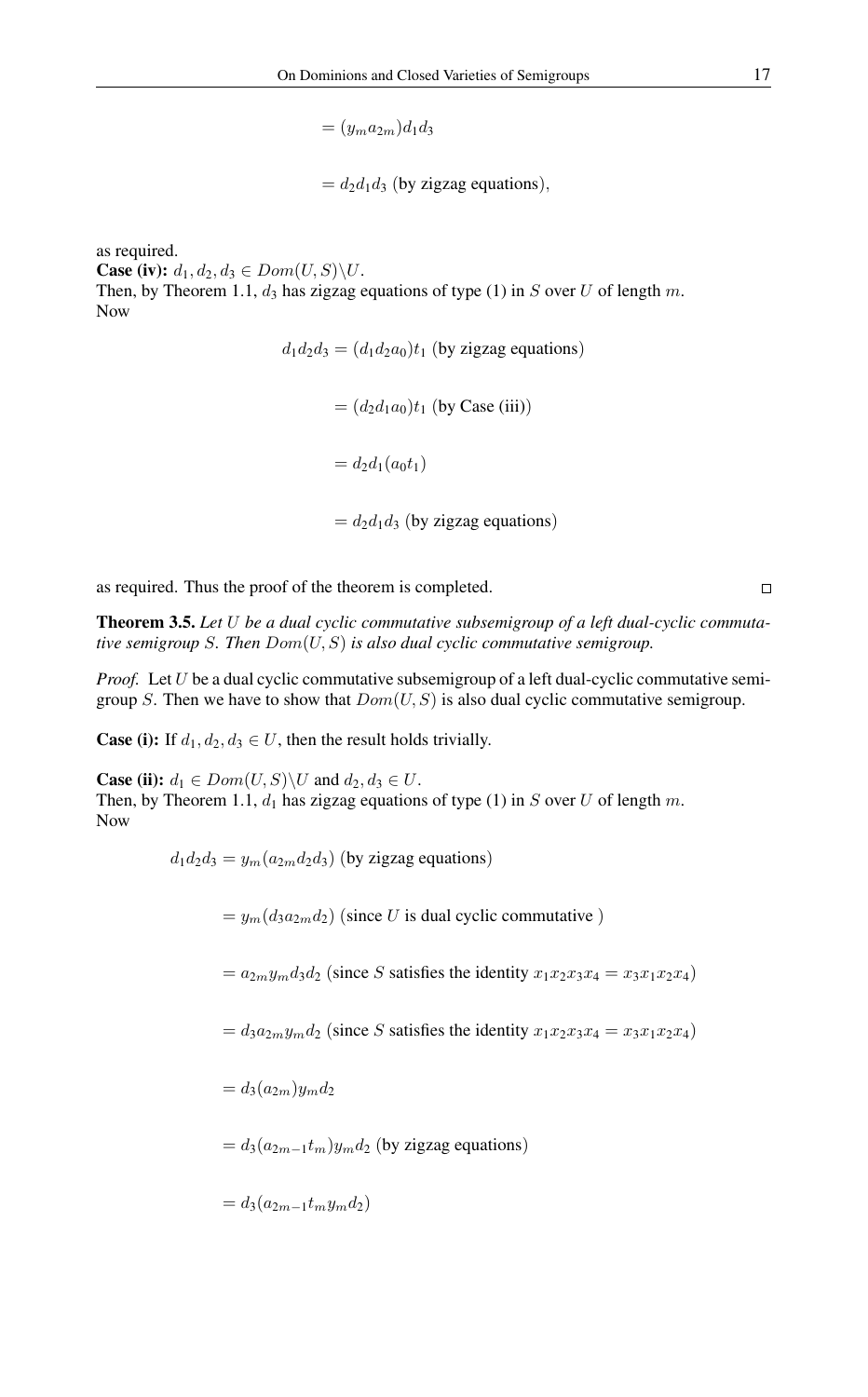$= d_3(y_m a_{2m-1}t_m d_2)$  (since S satisfies the identity  $x_1x_2x_3x_4 = x_3x_1x_2x_4$ )

 $= d_3y_m(a_{2m-1}t_m)d_2$  $= d_3y_m(a_{2m})d_2$  (by zigzag equations)  $= d_3(y_m a_{2m})d_2$  $= d_3d_1d_2$  (by zigzag equations),

as required.

**Case (iii):**  $d_1, d_2 \in Dom(U, S) \backslash U$  and  $d_3 \in U$ . Then, by Theorem 1.1,  $d_2$  has zigzag equations of type (1) in S over U of length m. Now

 $d_1d_2d_3 = d_1y_ma_{2m}d_3$  (by zigzag equations)

$$
= a_{2m}d_{1}y_{m}d_{3} \text{ (since } S \text{ satisfies the identity } x_{1}x_{2}x_{3}x_{4} = x_{3}x_{1}x_{2}x_{4}\text{)}
$$
\n
$$
= y_{m}(a_{2m}d_{1}d_{3}) \text{ (since } S \text{ satisfies the identity } x_{1}x_{2}x_{3}x_{4} = x_{3}x_{1}x_{2}x_{4}\text{)}
$$
\n
$$
= y_{m}(d_{1}d_{3}a_{2m}) \text{ (by Case (ii))}
$$
\n
$$
= y_{m}d_{1}d_{3}(a_{2m})
$$
\n
$$
= y_{m}d_{1}d_{3}(a_{2m-1}t_{m}) \text{ (by zigzag equations)}
$$
\n
$$
= y_{m}(a_{1}d_{3}a_{2m-1}t_{m})
$$
\n
$$
= y_{m}(a_{2m-1}d_{1}d_{3}t_{m}) \text{ (since } S \text{ satisfies the identity } x_{1}x_{2}x_{3}x_{4} = x_{3}x_{1}x_{2}x_{4}\text{)}
$$
\n
$$
= y_{m}(a_{2m-1}d_{1}d_{3}t_{m})
$$
\n
$$
= y_{m}(d_{3}a_{2m-1}d_{1}t_{m}) \text{ (since } S \text{ satisfies the identity } x_{1}x_{2}x_{3}x_{4} = x_{3}x_{1}x_{2}x_{4}\text{)}
$$
\n
$$
= (y_{m}(d_{3}a_{2m-1})d_{1}t_{m})
$$
\n
$$
= (d_{1}y_{m}(d_{3}a_{2m-1})t_{m}) \text{ ( (since } S \text{ satisfies the identity } x_{1}x_{2}x_{3}x_{4} = x_{3}x_{1}x_{2}x_{4}\text{)}
$$
\n
$$
= (d_{1}y_{m}(d_{3}a_{2m-1})t_{m})
$$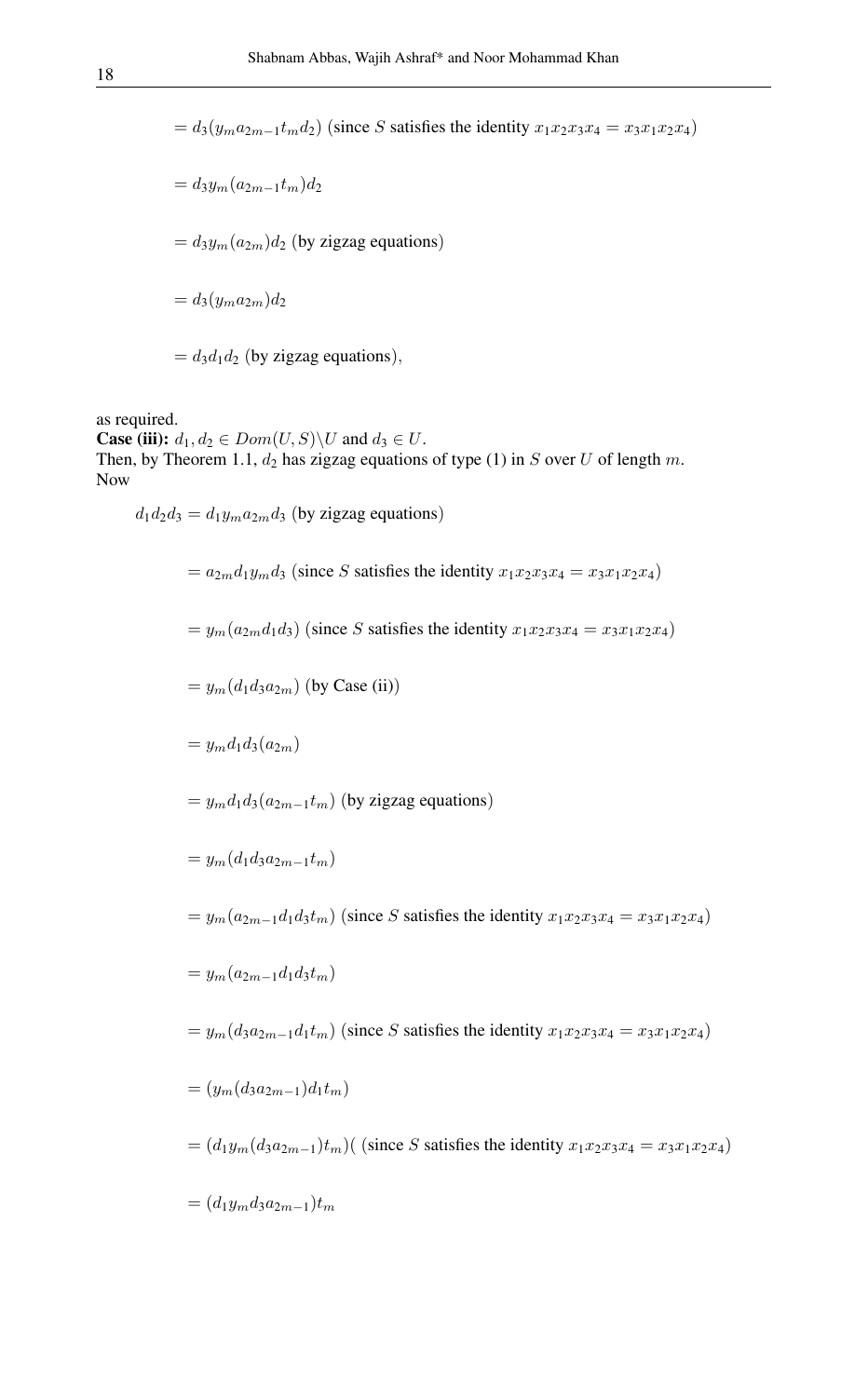$=(d_3d_1y_ma_{2m-1})t_m$  (since S satisfies the identity  $x_1x_2x_3x_4 = x_3x_1x_2x_4$ )

$$
= d_3 d_1 y_m (a_{2m-1} t_m)
$$

 $= d_3d_1y_m(a_{2m})$  (by zigzag equations)

 $= d_3d_1(y_m a_{2m})$ 

 $= d_3d_1d_2$  (by zigzag equations),

as required.

**Case (iv):**  $d_1, d_2, d_3 \in Dom(U, S) \backslash U$ . Then, by Theorem 1.1,  $d_3$  has zigzag equations of type (1) in S over U of length m. Now

 $d_1 d_2 d_3 = d_1 d_2 y_m a_{2m}$  (by zigzag equations)

 $= y_m(d_1d_2a_{2m})$  (since S satisfies the identity  $x_1x_2x_3x_4 = x_3x_1x_2x_4$ )

 $= y_m(a_{2m}d_1d_2)$  (by Case (iii))

 $=(y_{m}a_{2m})d_{1}d_{2}$ 

 $= d_3d_1d_2$  (by zigzag equations),

as required. Thus the proof of the theorem is completed.

#### $\Box$

In the view of results of section 3. The following problem still remains open for the research.

**Problem** Let U be a subsemigroup of S such that U and S satisfies nontrivial permutation identities  $(x_1x_2 \cdots x_n = x_{i_1}x_{i_2} \cdots x_{i_n}$  and  $(x_1x_2 \cdots x_m = x_{j_1}x_{j_2} \cdots x_{j_m}$  respectively, where, i is a permutation on the set  $\{1, 2, \dots n\}$  and j is a permutation on the set  $\{1, 2, \dots m\}$ . Then  $Dom(U, S)$  satisfies the identity  $(x_1 x_2 \cdots x_n = x_{i_1} x_{i_2} \cdots x_{i_n}$ ).

#### <span id="page-18-0"></span>References

- [1] Alam, N., Higgins, P.M. and Khan, N.M.: Epimorphisms, dominions and H-commutative semigroups. Semigroup Forum 100, 349-363 (2020)
- [2] Clifford, A.H., and Preston, G.B.: The Algebraic Theory of Semigroups. In: Mathematical Surveys and Monographs, Vol.7, No. 1. American Mathematical Society (1961, 1967)
- [3] Higgins, P.M.: Techniques of Semigroup Theory. Oxford University Press, Oxford (1992)
- [4] Howie, J.M.: Fundamentals of Semigroup Theory. Clarendon Press, Oxford (1995)
- [5] Isbell, J.R.: Epimorphisms and dominions. In: Proceedings of the conference on Categorical Algebra, La Jolla, (1965), 232-246. Lange and Springer, Berlin (1966)
- [6] Khan, N.M.: On saturated permutative varieties and consequences of permutation identities. J. Aust. Math. Soc.(Ser. A) 38, 186-197 (1985)